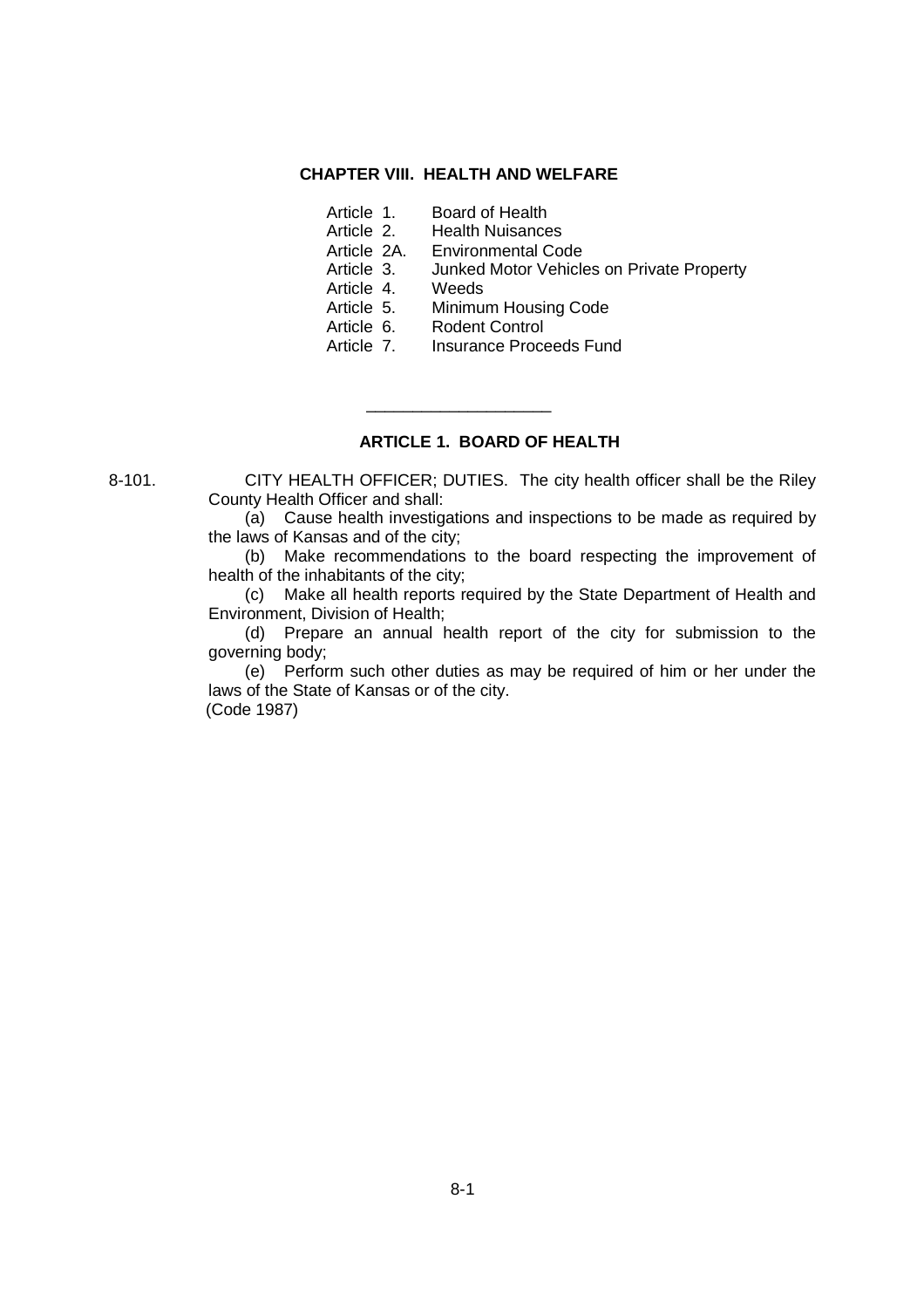### **ARTICLE 2. HEALTH NUISANCES**

8-201. NUISANCES UNLAWFUL; DEFINED. It shall be unlawful for any person to maintain or permit any nuisance within the city as defined, without limitation, as follows:

> (a) Filth, excrement, lumber, rocks, dirt, cans, paper, trash, metal or any other offensive or disagreeable thing or substance thrown or left or deposited upon any street, avenue, alley, sidewalk, park, public or private enclosure or lot whether vacant or occupied;

(b) All dead animals not removed within 24 hours after death;

(c) Any place or structure or substance which emits or causes any offensive, disagreeable or nauseous odors;

(d) All stagnant ponds or pools of water;

(e) All grass or weeds or other unsightly vegetation not usually cultivated or grown for domestic use or to be marketed or for ornamental purposes;

Abandoned iceboxes or refrigerators kept on the premises under the control of any person, or deposited on the sanitary landfill, or any icebox or refrigerator not in actual use unless the door, opening or lid thereof is unhinged, or unfastened and removed therefrom;

(g) All articles or things whatsoever caused, kept, maintained or permitted by any person to the injury, annoyance or inconvenience of the public or of any neighborhood;

(h) Any fence, structure, thing or substance placed upon or being upon any street, sidewalk, alley or public ground so as to obstruct the same, except as permitted by the laws of the city.

(K.S.A. 21-4106:4107; Ord. 316; Code 1987)

- 8-202. PUBLIC OFFICER. The governing body shall designate a public officer to be charged with the administration and enforcement of this article. (Code 1987)
- 8-203. COMPLAINTS; INQUIRY AND INSPECTION. The public officer shall make inquiry and inspection of premises upon receiving a complaint or complaints stating that a nuisance exists and describing the same and where located. The public officer may make such inquiry and inspection when he or she observes conditions which appear to constitute a nuisance. Upon making any inquiry and inspection, the public officer shall make a written report of findings. Thereafter, the public officer may refer the matter to the governing body pursuant to 8-205, refer the matter to the city attorney for prosecution, or immediately commence prosecution in municipal court by issuing and filing a Complaint and Notice to Appear. (Code 2017)
- 8-204. RIGHT OF ENTRY. The public officer has the right of access and entry upon private property at any reasonable time to the extent allowed by law for the purpose of making inquiry and inspection to determine if a nuisance exists. (Code 1987)
- 8-205. ORDER OF VIOLATION. (a) The governing body shall serve upon the owner, any agent of the owner of the property or any other person, corporation, partnership or association found by the public officer to be in violation of section 8-201 an order stating the violation. The order shall be served on the owner or agent of such property by certified mail, return receipt requested, or by personal service. If the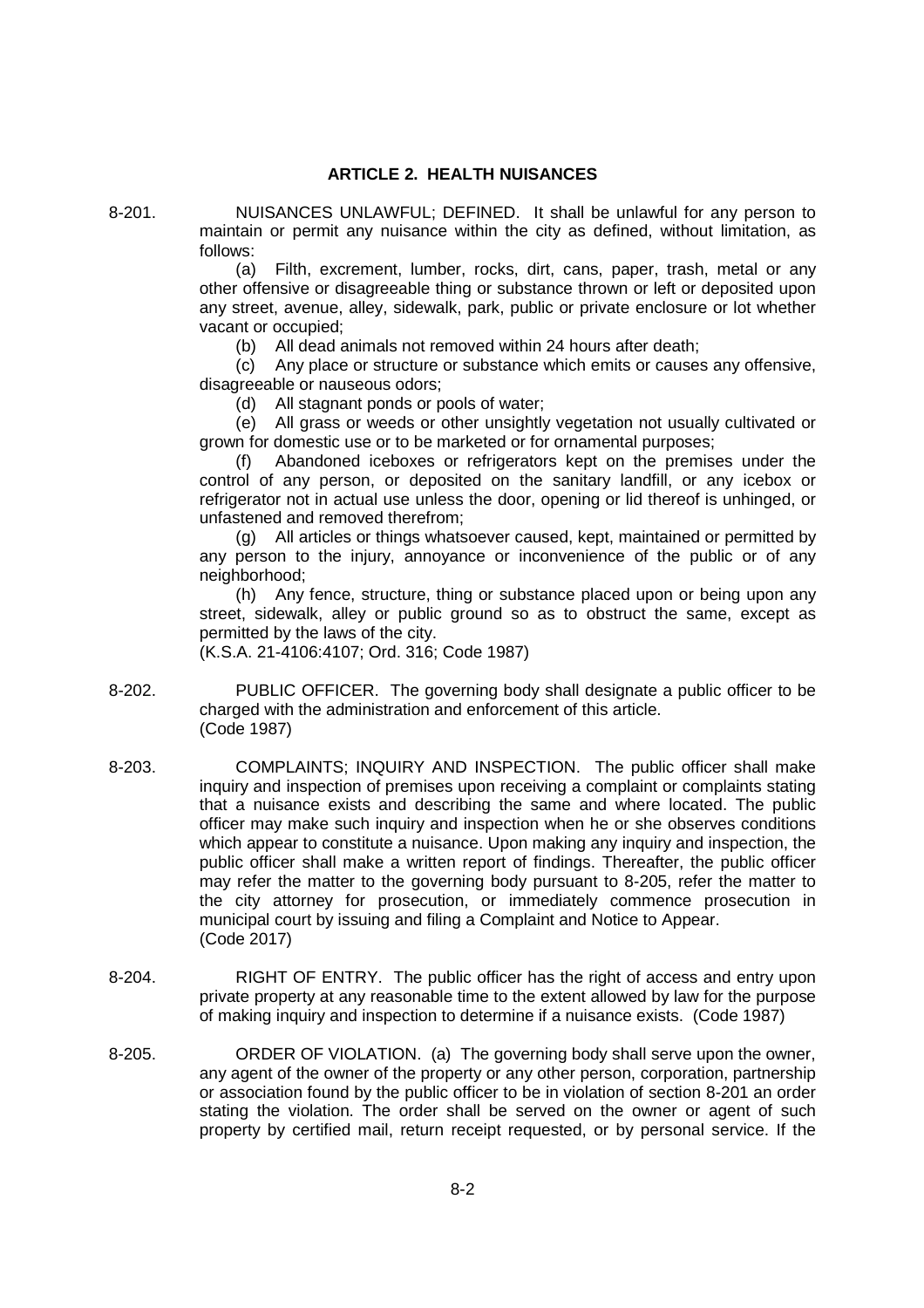property is unoccupied and the owner is a nonresident, then by mailing the order by certified mail, return receipt requested, to the last known address of the owner.

(b) If the owner or the agent of the owner of the property has failed to accept delivery or otherwise failed to effectuate receipt of a notice or order sent pursuant to this section during the preceding twenty-four month period, the governing body of the city may provide notice of the issuance of any further orders to abate or remove a nuisance from such property or provide notice of the order by such methods including, but not limited to, door hangers, conspicuously posting notice of such order on the property, personal notification, telephone communication or first class mail. If the property is unoccupied and the owner is a nonresident, notice provided by this section shall be given by telephone communication or first class mail. (K.S.A. 12-1617e; Code 2017)

8-206. SAME; CONTENTS. The order shall state the condition(s) which is (are) in violation of section 8-201. The order shall also inform the person, corporation, partnership or association that

> (a) He, she or they shall have 10 days from the receipt of the order to abate the condition(s) in violation of section 8-201; provided, however, that the governing body [or its designee named in section 8-205] shall grant one or more extensions of the 10 day period if the owner or agent of the property demonstrates that due diligence is being exercised in the abatement of the conditions in violation of section 8-201; or,

> (b) He, she or they have 10 days from the receipt of the order, plus any additional time granted under subsection (a), to request a hearing before the governing body or its designated representative of the matter as provided by section 8-209;

> (c) Failure to abate the condition(s) or to request a hearing within the time allowed may result in prosecution as provided by section 8-207 and/or abatement of the condition(s) by the city as provided by section 8-208. (Code 2017)

- 8-207. FAILURE TO COMPLY; PENALTY. In the event the matter is referred to the governing body pursuant to 8-205 and the person, corporation, partnership or association, either fails to comply with the order to abate the nuisance or request a hearing pursuant to 8-206, the public officer may commence prosecution in municipal court by issuing and filing a Complaint and Notice to Appear. Upon conviction of any violation of provisions of Section 8-201, the person may be fined in an amount not to exceed \$500 or be imprisoned not to exceed 30 days or be both fined and imprisoned. Each day during or on which a violation occurs shall constitute an additional or separate offense. (Code 2017)
- 8-208. ABATEMENT. In addition to, or as an alternative to prosecution as provided in section 8-207, the public officer may seek to remedy violations of this article in the following manner. If a person to whom an order has been served pursuant to section 8-205 has neither alleviated the conditions causing the alleged violation nor requested a hearing before the governing body within the time periods specified in section 8-206, the public officer may present a resolution to the governing body for adoption authorizing the public officer or other agents of the city to abate the conditions causing the violation at the end of 10 days after passage of the resolution. The resolution shall further provide that the costs incurred by the city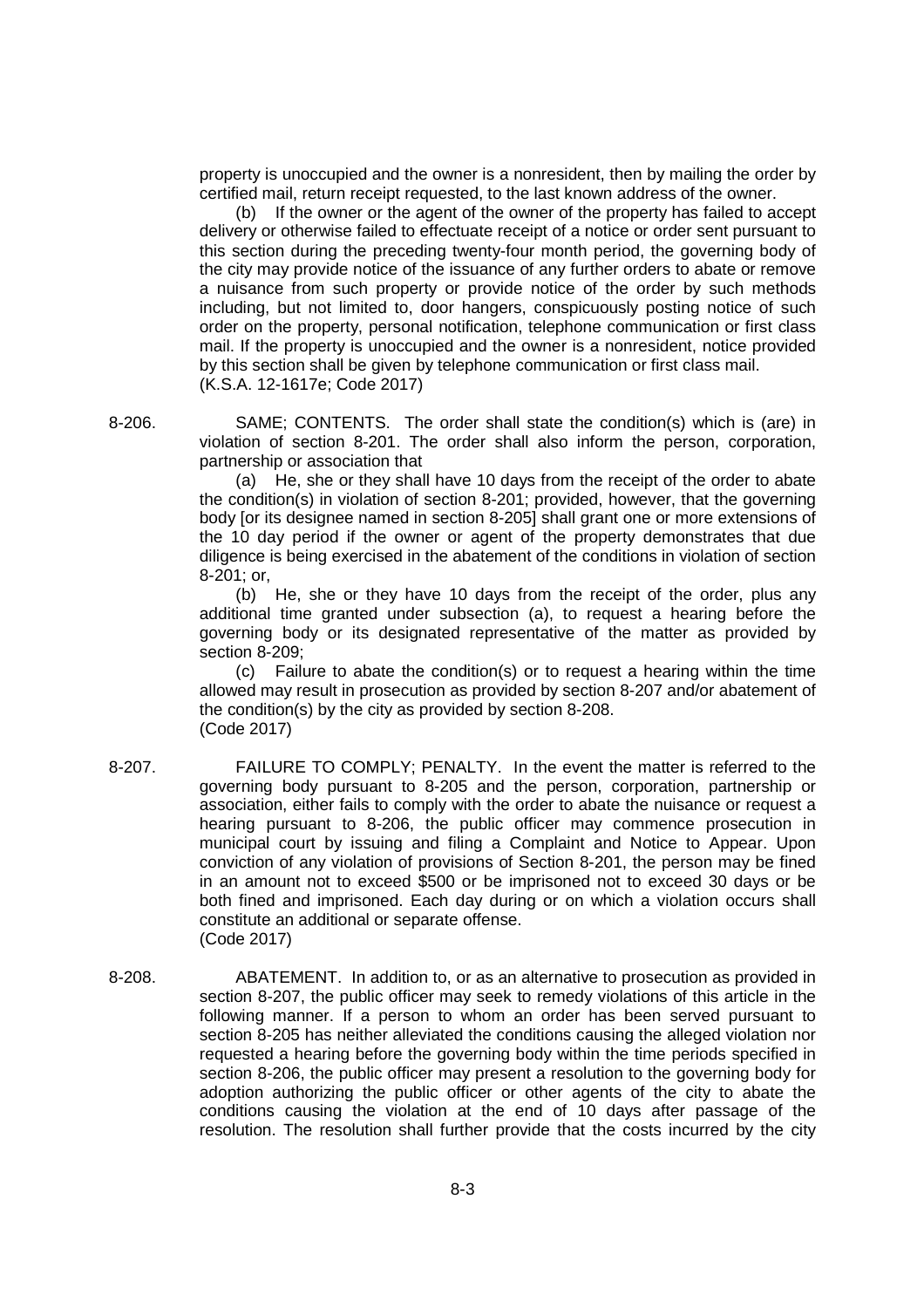shall be charged against the lot or parcel of ground on which the nuisance was located as provided in section 8-210. A copy of the resolution shall be served upon the person in violation in one of the following ways:

- (a) Personal service upon the person in violation;
- (b) Certified mail, return receipt requested; or

(c) In the event the whereabouts of such person are unknown and the same cannot be ascertained in the exercise of reasonable diligence, an affidavit to that effect shall be made by the public officer and filed with the city clerk, and the serving of the resolution shall be made by publishing the same once each week for two consecutive weeks in the official city newspaper and by posting a copy of the resolution on the premises where such condition exists.

(d) If the owner or the agent of the owner of the property has failed to accept delivery or otherwise failed to effectuate receipt of a notice or order sent pursuant to this section during the preceding twenty-four month period, the governing body of the city may provide notice of the issuance of any further orders to abate or remove a nuisance from such property or provide notice of the order by such methods including, but not limited to, door hangers, conspicuously posting notice of such order on the property, personal notification, telephone communication or first class mail. If the property is unoccupied and the owner is a nonresident, notice provided by this section shall be given by telephone communication or first class mail. (Ord. 628; Code 2017)

- 8-209. HEARING. If a hearing is requested within the 10 day period as provided in section 8-206, such request shall be made in writing to the governing body. Failure to make a timely request for a hearing shall constitute a waiver of the person's right to contest the findings of the public officer. The hearing shall be held by the governing body or its designated representative as soon as possible after the filing of the request therefore, and the person shall be advised by the city of the time and place of the hearing at least five days in advance thereof. At any such hearing, the person may be represented by counsel, and the person and the city may introduce such witnesses and evidence as is deemed necessary and proper by the governing body or its designated representative. The hearing need not be conducted according to the formal rules of evidence. Upon conclusion of the hearing, the findings of the governing body or its designated representative shall be prepared in resolution form, adopted by the governing body, and the resolution shall be served upon the person in the manner provided in section 8-208. (Code 2017)
- 8-210. COSTS ASSESSED. If the city abates or removes the nuisance pursuant to section 8-208, the city shall give notice to the owner or his or her agent by certified mail, return receipt requested, of the total cost of the abatement or removal incurred by the city. The notice shall also state that the payment is due within 30 days following receipt of the notice. The city also may recover the cost of providing notice, including any postage, required by this section. The notice shall also state that if the cost of the removal or abatement is not paid within the 30-day period, the cost of the abatement or removal shall be collected in the manner provided by K.S.A. 12-1,115, and amendments thereto, or shall be assessed as special assessments and charged against the lot or parcel of land on which the nuisance was located and the city clerk, at the time of certifying other city taxes, shall certify the unpaid portion of the costs and the county clerk shall extend the same on the tax rolls of the county against such lot or parcel of land and it shall be collected by the county treasurer and paid to the city as other city taxes are collected and paid.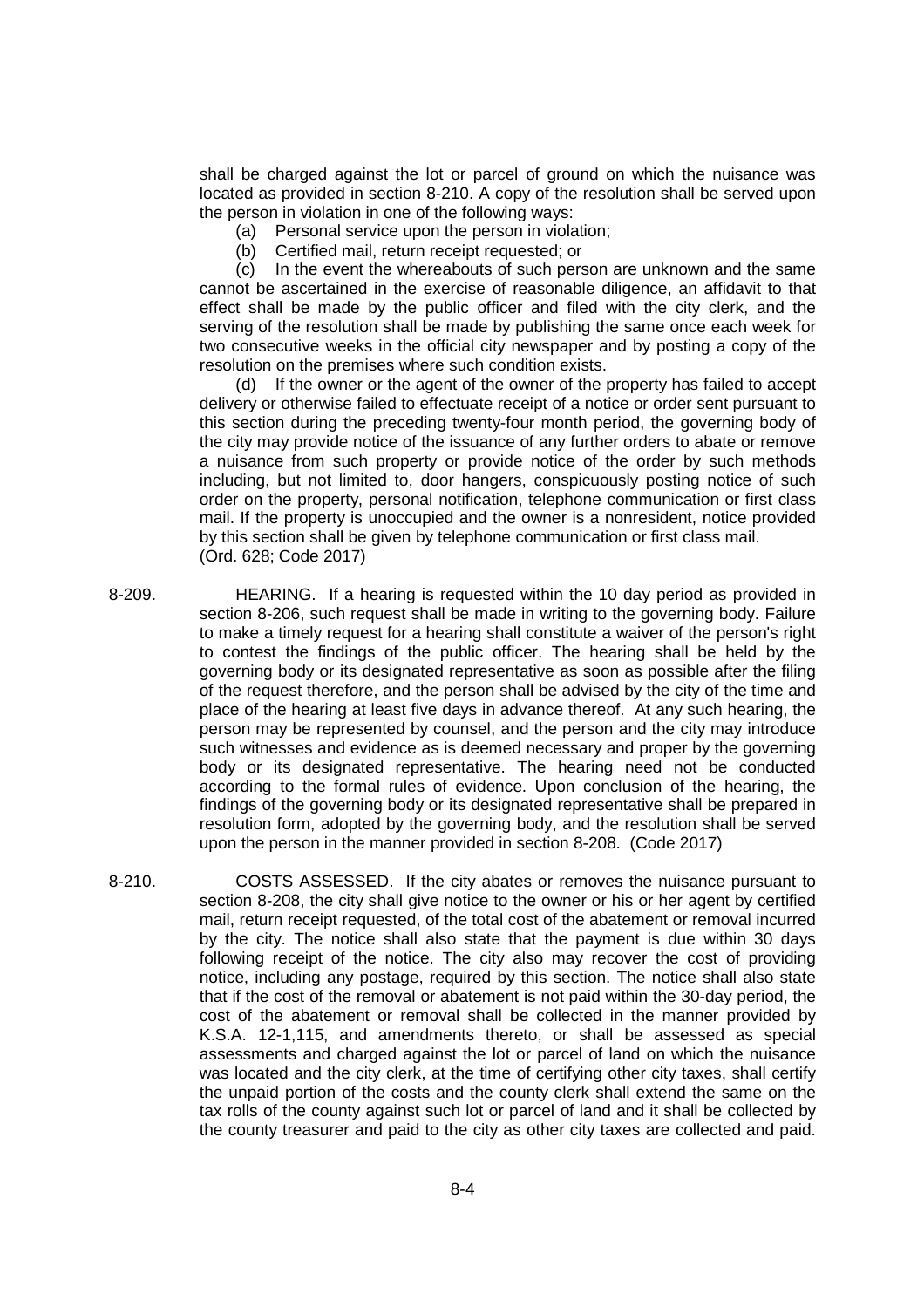The city may pursue collection both by levying a special assessment and in the manner provided by K.S.A. 12-1,115 and amendments thereto, but only until the full cost and applicable interest has been paid in full. (Code 2017)

8-211. TRASH RECEPTACLES. Every building, including residential, commercial, and industrial buildings, shall be provided with a sufficient number of receptacles to handle the garbage and trash generated by such building's occupants. Such receptacles shall at all times be maintained in good repair. The receptacles shall have a watertight body and shall have a tight fitting cover which shall be secured thereon at all times. (Ord. 593; Code 2017)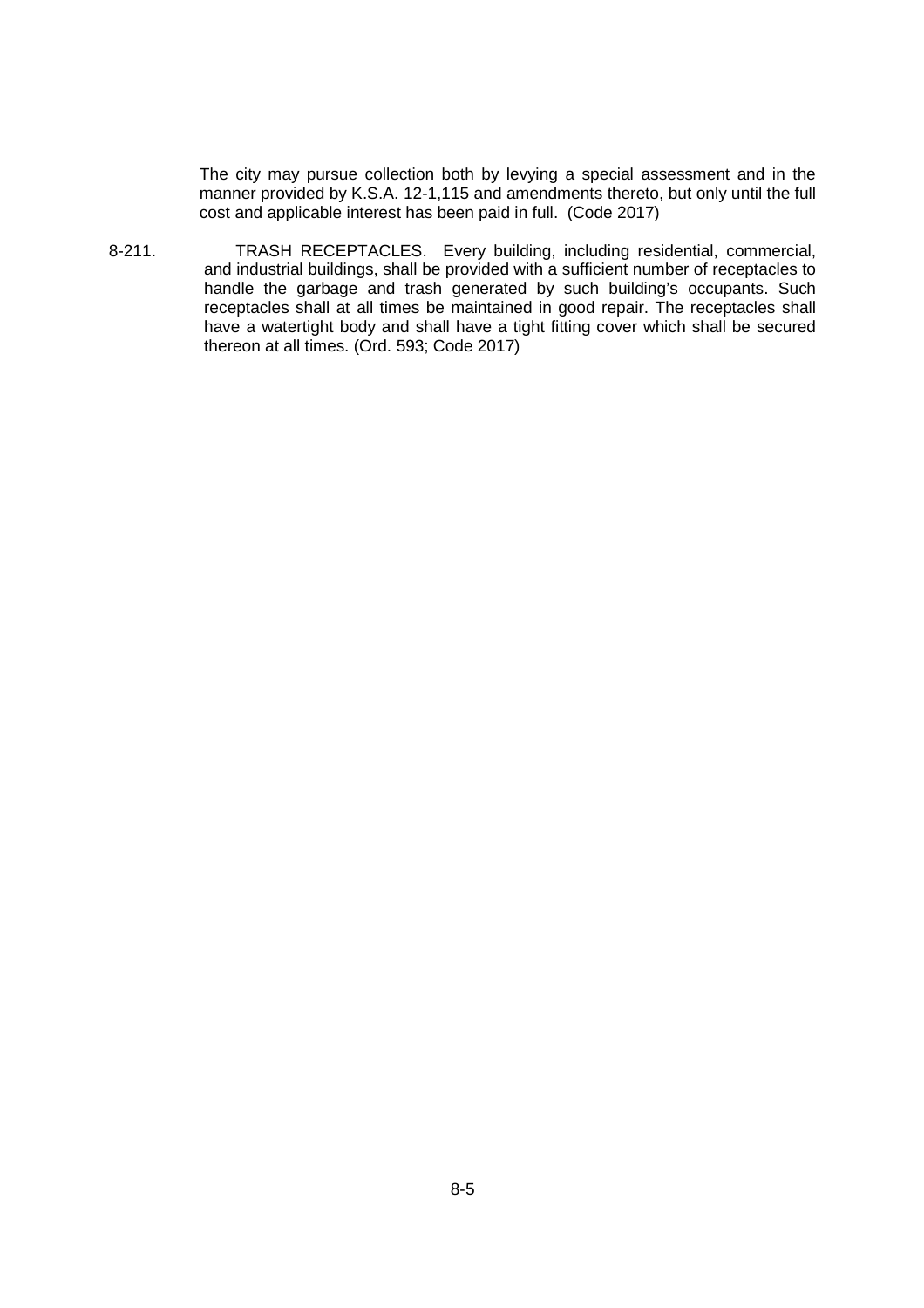### **ARTICLE 2A. ENVIRONMENTAL CODE**

- 8-2A01. TITLE. This article shall be known as the "Environmental Code." (Code 2017)
- 8-2A02. LEGISLATIVE FINDING OF FACT. The governing body has found that there exist within the city unsightly and hazardous conditions due to: dilapidation, deterioration or disrepair of walls, siding, fences or structure exteriors; accumulations increasing the hazards of accidents or other calamities; structural defects; uncleanliness; unsightly stored or parked material, equipment, supplies, machinery, vehicles or parts thereof. Such conditions are inimical to the general welfare of the community in that they have a blighting influence on the adjoining properties, the neighborhood and the city, or are injurious to the health and safety of the residents of the city. The governing body desires to promote the public health, safety and welfare by the repair, removal, abatement, and regulation of such conditions in the manner hereafter provided. (Code 2017)
- 8-2A03. PURPOSE. The purpose of this article is to protect, preserve, upgrade, and regulate the environmental quality of industrial, commercial and residential neighborhoods in this city, by outlawing conditions which are injurious to the health, safety, welfare or aesthetic characteristics of the neighborhoods and to provide for the administration and enforcement thereof. (Code 2017)
- 8-2A04. RULES OF CONSTRUCTION. For the purpose of this article, the following rules of construction shall apply:

(a) Any part thereof - Whenever the words premises, structure, building or yard are used they shall be construed as though they were followed by the words "or any part thereof."

(b) Gender - Words of gender shall be construed to mean neuter, feminine or masculine, as may be applicable.

(c) Number - Words of number shall be construed to mean singular or plural, as may be applicable.

(d) Tense - Words of tense shall be construed to mean present or future, as may be applicable.

(e) Shall - The word shall is mandatory and not permissive. (Code 2017)

8-2A05. DEFINITIONS. The words and phrases listed below when used in this article shall have the following meanings:

> (a) Abandoned Motor Vehicle - any motor vehicle which is not currently registered or tagged pursuant to K.S.A. 8-126 to 8-149 inclusive, as amended; or parked in violation of the ordinance; or incapable of moving under its own power; or in a junked or wrecked condition.

> (b) Accessory Structure - a secondary structure detached from the principal structure but on the same premises, including, but not limited to, garages, sheds, barns, or outbuildings.

> (c) Commercial or Industrial - used or intended to be used primarily for other than residential purposes.

> (d) Dilapidation, Deterioration or Disrepair - shall mean any condition characterized by, but not limited to: holes, breaks, rot, decay, crumbling, cracking,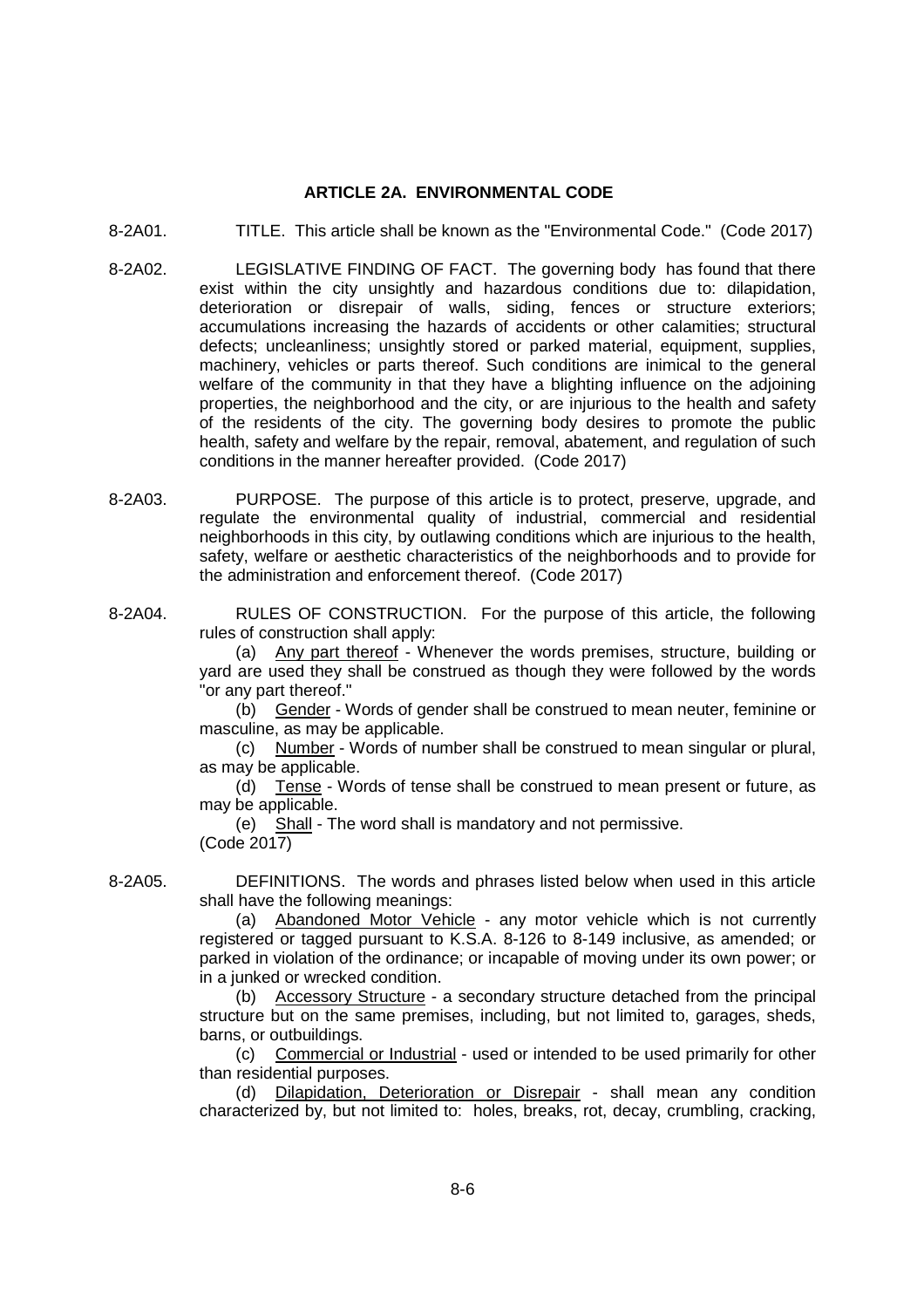peeling or flaking paint, rusting, or other evidence of physical damage, neglect, lack of maintenance, excessive use or weathering.

(e) Exterior - those parts of a structure which are exposed to the weather or subject to contact with the elements; including, but not limited to: sidings, facings, veneers, masonry, roofs, foundations, porches, screens, shutters, windows, doors or signs.

(f) Garbage - without limitation any accumulation of animal, fruit or vegetable waste matter that results from the handling, preparation, cooking, serving, delivering, storage, or use of foodstuffs.

(g) Person - any individual, individuals, corporation, partnership, unincorporated association, other business organization, committee, board, trustee, receiver, agent or other representative who has charge, care, control or responsibility for maintenance of any premises, regardless of status as owner, renter, tenant or lessee, whether or not in possession.

(h) Premises - any lot, plot or parcel of land including the structures thereon. Premises shall also mean any lot, plot or parcel of land without any structures thereon.

(i) Refuse - garbage and trash.

(j) Residential - used or intended to be used primarily for human habitation.

(k) Structure - anything constructed or erected which requires location on the ground or is attached to something having a location on the ground including any appurtenances belonging thereto.

(l) Trash - combustible waste consisting of, but not limited to: papers, cartons, boxes, barrels, wood, excelsior, furniture, bedding, rags, leaves, yard trimmings, or tree branches and non-combustible waste consisting of, but not limited to: metal, tin, cans, glass, crockery, plastics, mineral matter, ashes, clinkers, or street rubbish and sweepings.

(m) Weathered - deterioration caused by exposure to the elements.

(n) Yard - the area of the premises not occupied by any structure.

(Code 2017)

- 8-2A06. PUBLIC OFFICER. The governing body shall designate a public officer to be charged with the administration and enforcement of this article. (Code 2017)
- 8-2A07. ENFORCEMENT STANDARDS. No person shall be found in violation of this article unless the public officer, after a reasonable inquiry and inspection of the premises, believes that conditions exist of a quality and appearance not commensurate with the character of the neighborhood. Such belief must be supported by evidence of a level of maintenance significantly below that of the rest of the neighborhood. Such evidence shall include conditions declared unlawful under section 8-2A08 but shall not include conditions which are not readily visible from any public place or from any surrounding private property. (Code 2017)
- 8-2A08. UNLAWFUL ACTS. It shall be unlawful for any person to allow to exist on any residential, commercial or industrial premises, conditions which are injurious to the health, safety or general welfare of the residents of the community or conditions which are detrimental to adjoining property, the neighborhood or the city. For the purpose of fair and efficient enforcement and administration, such unlawful conditions shall be classified as follows: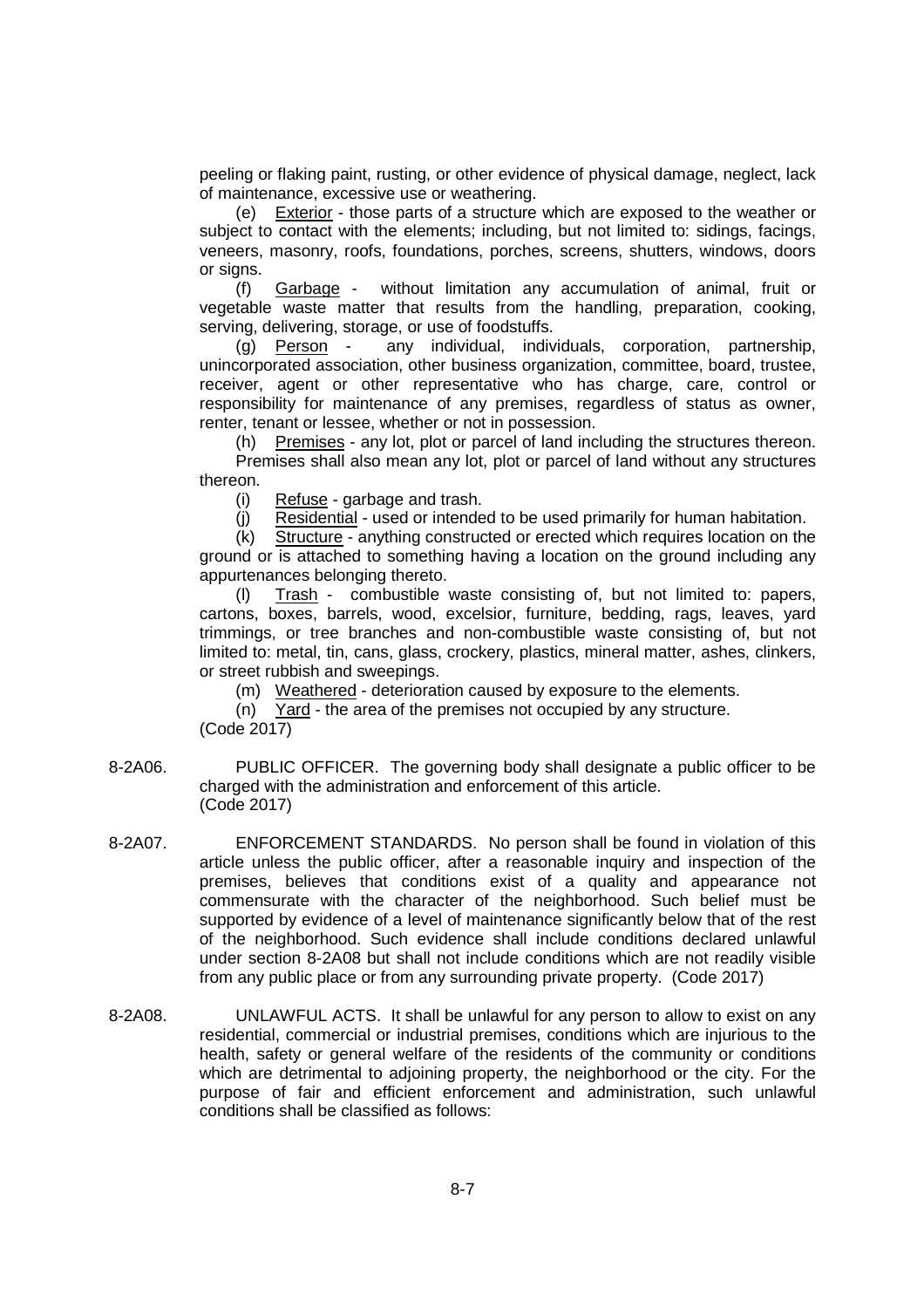(a) Exterior conditions (yard) shall include, but not be limited to, the scattering over or the parking, leaving, depositing or accumulation on the yard of any of the following:

(1) lumber, wire, metal, tires, concrete, masonry products, plastic products, supplies, equipment, machinery, auto parts, junk or refuse;

(2) abandoned motor vehicles; or

(3) furniture, stoves, refrigerators, televisions, sinks, bicycles, lawn mowers, or other such items of personal property.

(4) nauseous substances, carcasses of dead animals or places where animals are kept in an offensive manner.

(b) Exterior conditions (structure) shall include, but not be limited to, deteriorated, dilapidated, or unsightly:

(1) exteriors of any structure;

(2) exteriors of any accessory structure; or

(3) fences, walls, or retaining walls.

(Code 2017)

8-2A09. ORDER OF VIOLATION. (a) The governing body shall serve upon the owner, any agent of the owner of the property or any other person, corporation, partnership or association found by the public officer to be in violation of section 8-2A09 an order stating the violation. The order shall be served on the owner or agent of such property by certified mail, return receipt requested, or by personal service. If the property is unoccupied and the owner is a nonresident, then by mailing the order by certified mail, return receipt requested, to the last known address of the owner.

> (b) If the owner or the agent of the owner of the property has failed to accept delivery or otherwise failed to effectuate receipt of a notice or order sent pursuant to this section during the preceding twenty-four month period, the governing body of the city may provide notice of the issuance of any further orders to abate or remove a nuisance from such property or provide notice of the order by such methods including, but not limited to, door hangers, conspicuously posting notice of such order on the property, personal notification, telephone communication or first class mail. If the property is unoccupied and the owner is a nonresident, notice provided by this section shall be given by telephone communication or first class mail. The order shall state:

(1) The condition which has caused the violation of this article; and

(2) That the person in violation shall have:

(A) 15 days from the receipt of the order to alleviate the exterior conditions (yard) violation; and/or;

(B) 45 days from the receipt of the order to alleviate the exterior conditions (structure) violation; or in the alternative to subsections (1) and (2) above,

(C) 15 days from the receipt of the order, plus any additional time granted under subsection (c), to request, as provided in section 8-2A12 a hearing before the governing body or its designated representative on the matter; and;

(c) Provided, however, that the governing body [or its designee named herein] shall grant one or more extensions to the time periods stated in subsections (b)(2)(A) and (B), above, if the owner or agent of the property demonstrates that due diligence is being exercised in the abatement of the conditions which have caused the violation of this article; and,

That failure to alleviate the condition or to request a hearing may result in prosecution under section 8-2A10 and/or abatement of the condition by the city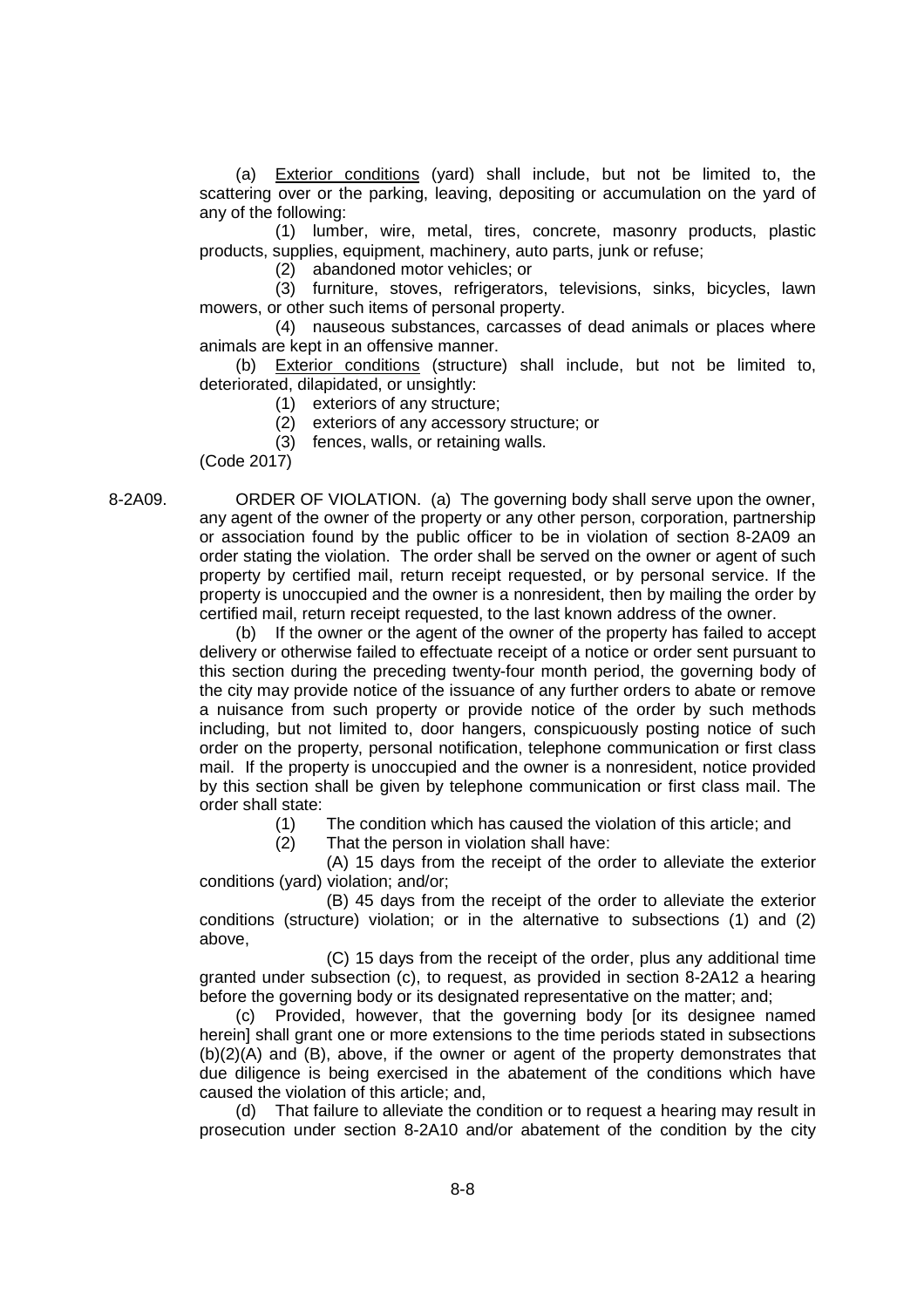according to section 8-2A11 with the costs assessed against the property under section 8-2A14.

(K.S.A. 12-1617e; Ord. 628; Code 2017)

8-2A10. COMPLAINT; INQUIRY AND INSPECTION; PENALTY. (a) The public officer shall make inquiry and inspection of premises upon receiving a complaint or complaints stating that a violation of the Environmental Code exists and describing the same and where located. The public officer may make such inquiry and inspection when he or she observes conditions which appear to constitute such a violation. Upon making any inquiry and inspection, the public officer shall make a written report of findings. Thereafter, the public officer may refer the matter to the governing body pursuant to 8-2A09, refer the matter to the city attorney for prosecution, or immediately commence prosecution in municipal court by issuing and filing a Complaint and Notice to Appear.

> (b) In the event the matter is referred to the governing body pursuant to 8- 2A09 and the person fails to comply with the order to abate the violation or request a hearing pursuant to 8-2A09, the public officer may commence prosecution in municipal court by issuing and filing a Complaint and Notice to Appear. Upon conviction of any violation of provisions of Section 8-2A08, the person may be fined in an amount not to exceed \$500 or be imprisoned not to exceed 30 days or be both fined and imprisoned. Each day during or on which a violation occurs shall constitute an additional or separate offense. (Code 2017)

8-2A11. ABATEMENT. In addition to, or as an alternative to prosecution as provided in section 8-2A10, the public officer may seek to remedy violations of this article in the following manner. If a person to whom an order has been served pursuant to section 8-2A09 has neither alleviated the conditions causing the alleged violation nor requested a hearing before the governing body within the time periods specified in section 8-2A09, the public officer may present a resolution to the governing body for adoption authorizing the public officer or other agents of the city to abate the conditions causing the violation at the end of 10 days after passage of the resolution. The resolution shall further provide that the costs incurred by the city shall be charged against the lot or parcel of ground on which the nuisance was located as provided in section 8-2A14.

A copy of the resolution shall be served upon the person in violation in one of the following ways:

- (a) Personal service upon the person in violation;
- (b) Certified mail, return receipt requested; or

(c) In the event the whereabouts of such person are unknown and the same cannot be ascertained in the exercise of reasonable diligence, an affidavit to that effect shall be made by the public officer and filed with the city clerk, and the serving of the resolution shall be made by publishing the same once each week for two consecutive weeks in the official city newspaper and by posting a copy of the resolution on the premises where such condition exists.

(d) If the owner or the agent of the owner of the property has failed to accept delivery or otherwise failed to effectuate receipt of a notice or order sent pursuant to this section during the preceding twenty-four month period, the governing body of the city may provide notice of the issuance of any further orders to abate or remove a nuisance from such property or provide notice of the order by such methods including, but not limited to, door hangers, conspicuously posting notice of such order on the property, personal notification, telephone communication or first class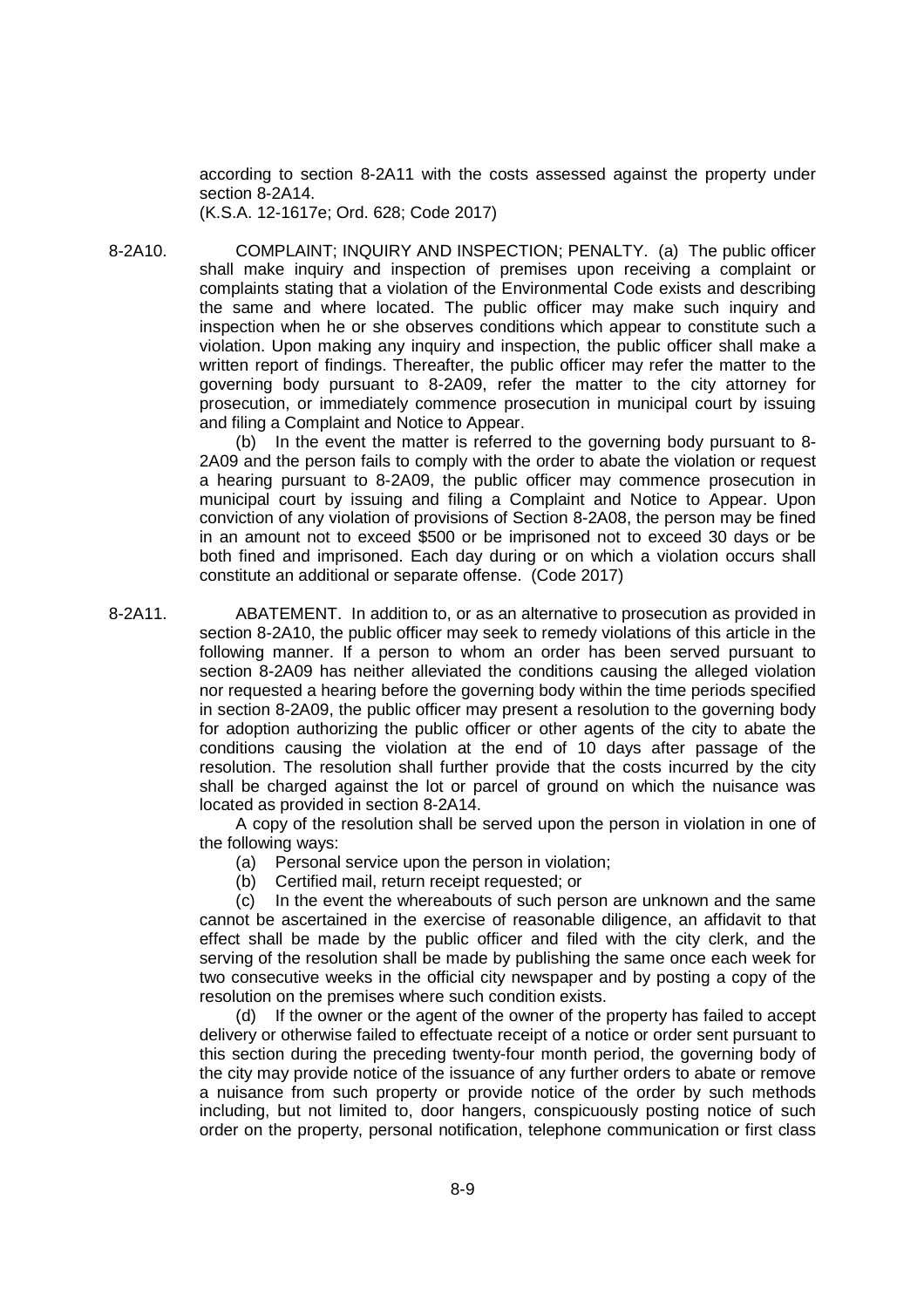mail. If the property is unoccupied and the owner is a nonresident, notice provided by this section shall be given by telephone communication or first class mail. (Code 2017)

- 8-2A12. HEARING. If a hearing is requested within the 10 day period as provided in section 8-2A09 such request shall be made in writing to the governing body. Failure to make a timely request for a hearing shall constitute a waiver of the person's right to contest the findings of the public officer. The hearing shall be held by the governing body or its designated representative as soon as possible after the filing of the request therefor, and the person shall be advised by the city of the time and place of the hearing at least five days in advance thereof. At any such hearing, the person may be represented by counsel, and the person and the city may introduce such witnesses and evidence as is deemed necessary and proper by the governing body or its designated representative. The hearing need not be conducted according to the formal rules of evidence. Upon conclusion of the hearing, the findings of the governing body or its designated representative shall be prepared in resolution form, adopted by the governing body, and the resolution shall be served upon the person in the manner provided in section 8-2A11. (Code 2017)
- 8-2A13. APPEALS. Any person affected by any determination of the governing body under sections 8-2A11:2A12 may appeal such determination in the manner provided by K.S.A. 60-2101. (Code 2017)
- 8-2A14. COSTS ASSESSED. If the city abates or removes the nuisance pursuant to section 8-2A11, the city shall give notice to the owner or his or her agent by certified mail, return receipt requested, of the total cost of the abatement or removal incurred by the city. The notice shall also state that the payment is due within 30 days following receipt of the notice. The city also may recover the cost of providing notice, including any postage, required by this section. The notice shall also state that if the cost of the removal or abatement is not paid within the 30-day period, the cost of the abatement or removal shall be collected in the manner provided by K.S.A. 12-1,115, and amendments thereto, or shall be assessed as special assessments and charged against the lot or parcel of land on which the nuisance was located and the city clerk, at the time of certifying other city taxes, shall certify the unpaid portion of the costs and the county clerk shall extend the same on the tax rolls of the county against such lot or parcel of land and it shall be collected by the county treasurer and paid to the city as other city taxes are collected and paid. The city may pursue collection both by levying a special assessment and in the manner provided by K.S.A. 12-1,115, and amendments thereto, but only until the full cost and applicable interest has been paid in full. (Code 2017)
- 8-2A15. CONSTRUCTION. Nothing in this article shall be construed to abrogate or impair the powers of the courts or of any department of the city to enforce any provisions of its laws nor to prevent or punish violations thereof. The powers conferred by this article shall be in addition to and supplemental to the powers conferred by the Kansas Constitution, by any other law or by ordinance. (Code 2017)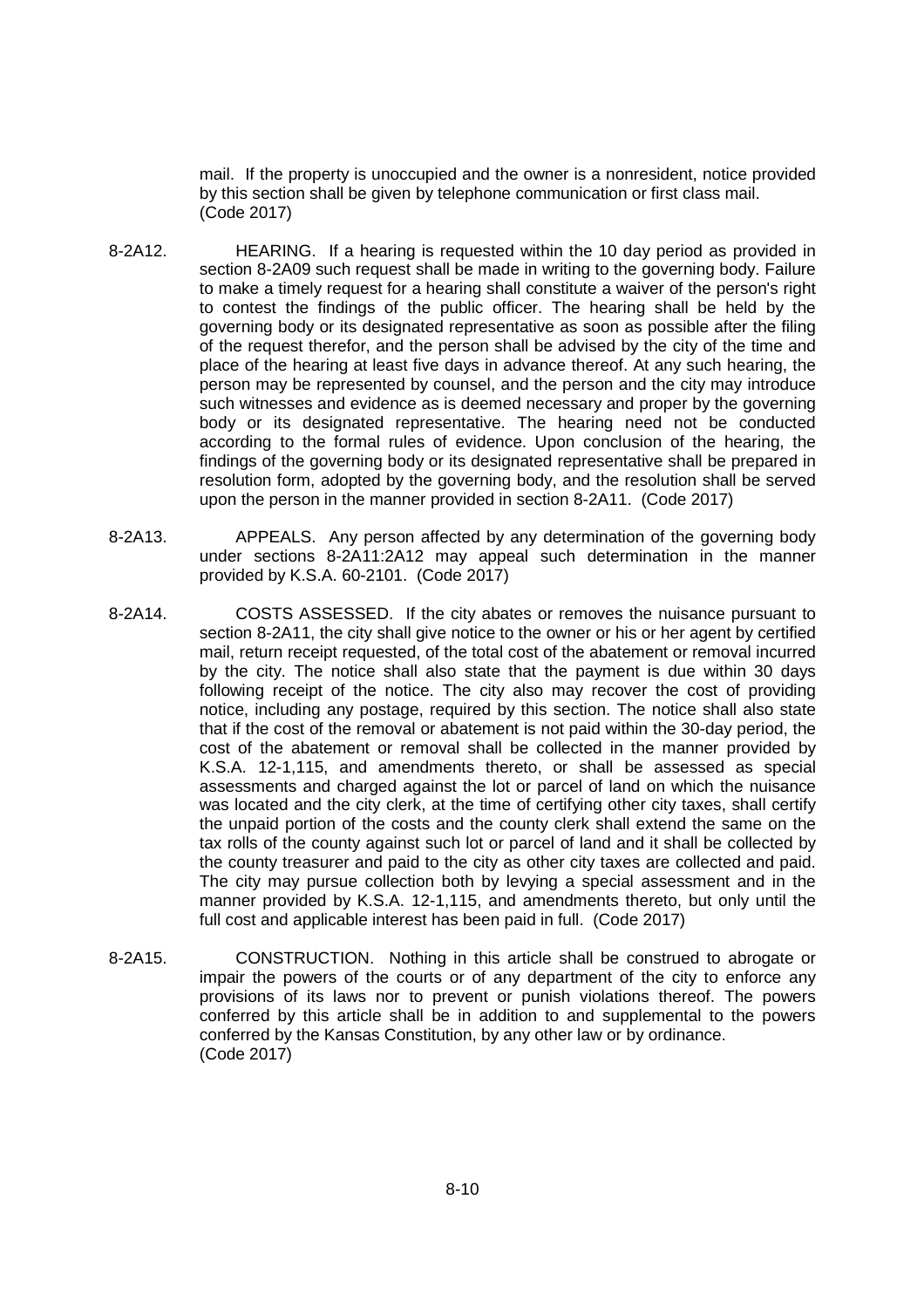## **ARTICLE 3. JUNKED MOTOR VEHICLES ON PRIVATE PROPERTY**

8-301. FINDINGS OF GOVERNING BODY. The governing body finds that junked, wrecked, dismantled, inoperative or abandoned vehicles affect the health, safety and general welfare of citizens of the city because they:

(a) Serves as a breeding ground for flies, mosquitoes, rats and other insects and rodents;

(b) Are a danger to persons, particularly children, because of broken glass, sharp metal protrusions, insecure mounting on blocks, jacks or other supports;

(c) Are a ready source of fire and explosion;

(d) Encourage pilfering and theft;

(e) Constitute a blighting influence upon the area in which they are located;

(f) Constitute a fire hazard because they frequently block access for fire equipment to adjacent buildings and structures.

(Ord. 327; Code 1987)

8-302. DEFINITIONS. As used in this article, unless the context clearly indicates otherwise:

(a) Inoperable - means a condition of being junked, wrecked, wholly or partially dismantled, discarded, abandoned or unable to perform the function or purpose for which it was originally constructed;

(b) Vehicle - means, without limitation, any automobile, truck, tractor or motorcycle which as originally built contained an engine, regardless of whether it contains an engine at any other time. (Ord. 327; Code 1987)

8-303. NUISANCES UNLAWFUL; DEFINED; EXCEPTIONS. It shall be unlawful for any person to maintain or permit any motor vehicle nuisance within the city.

(a) A motor vehicle nuisance is any motor vehicle which is not currently registered or tagged pursuant to K.S.A. 8-126 to 8-149 inclusive, as amended; or parked in violation of city ordinance; or incapable of moving under its own power; or in a junked, wrecked or inoperable condition. Any one of the following conditions shall raise the presumption that a vehicle is junked, wrecked or inoperable;

(1) Absence of a current registration plate upon the vehicle;

(2) Placement of the vehicle or parts thereof upon jacks, blocks, or other supports;

(3) Absence of one or more parts of the vehicle necessary for the lawful operation of the vehicle upon street or highway.

(b) Notwithstanding the presumption set forth in subsection (a), a vehicle shall not be presumed to be inoperable because it lacks a current registration plate, if either of the following conditions exists:

(1) The vehicle is securely located on a trailer suitable to transport the vehicle on a street or highway, and the trailer is of sufficient size to safely accommodate the vehicle; or,

(2) All of the following conditions are met:

(A) The vehicle is covered at all times with a commercial formfitting car cover that is in good condition and appearance. The car cover must cover at least 90% of the vehicle with the exception of the tires;

(B) No exterior body parts of the vehicle are missing;

(C) All of the vehicles tires are present, properly installed upon the vehicle and fully inflated;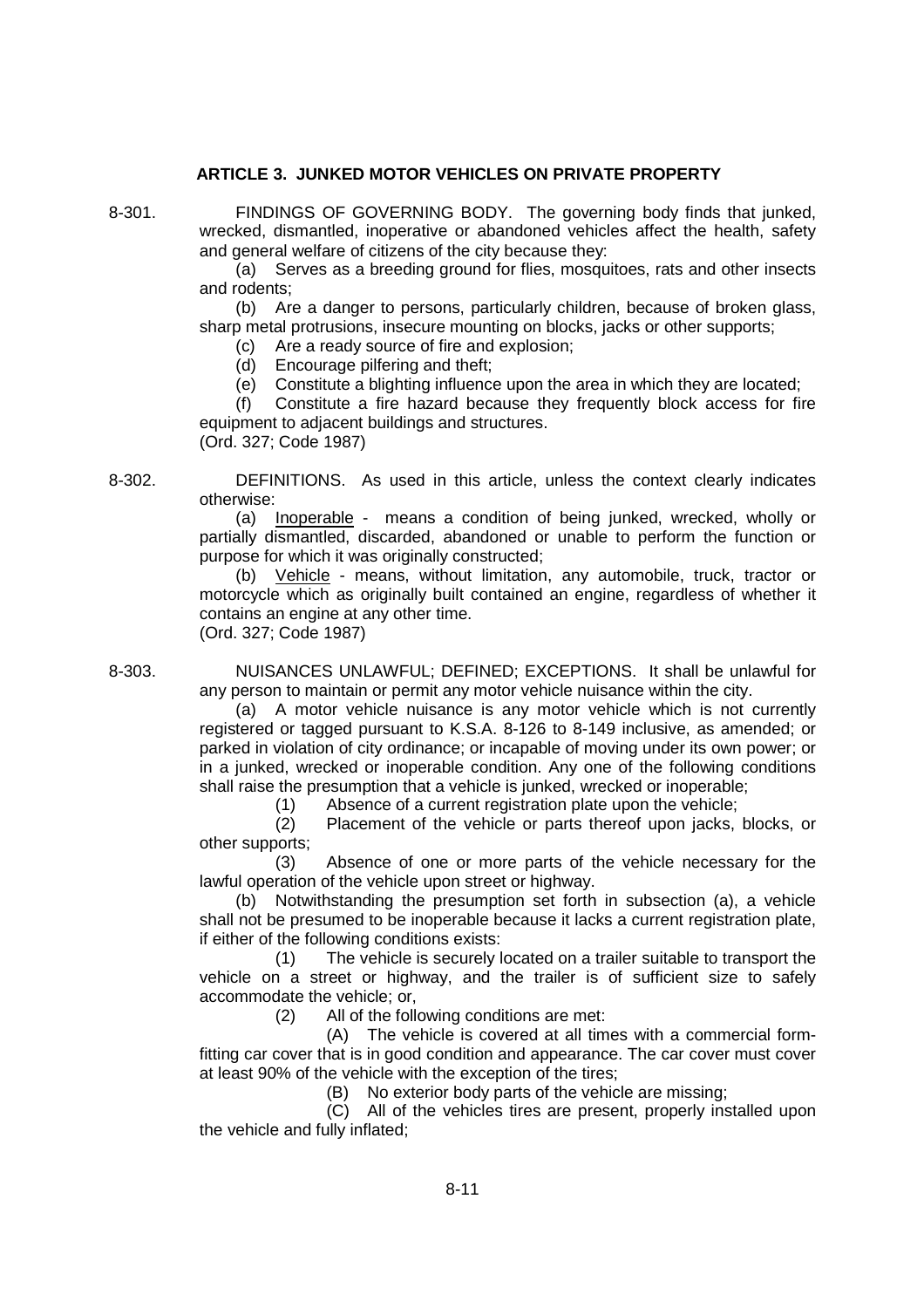(D) the vehicle is parked on a hard surface, such as gravel or concrete, so that the vehicle will not sink into the ground;

(E) Nothing, other than the car cover and the appropriate the tie down straps for such cover, is placed on top of the vehicle; and,

(F) No more than one such car exists per residential dwelling unit.

(Ord. 548; Code 2017)

- 8-304. UNLAWFUL STORAGE. Except as provided in Section 8-305:306, it shall be unlawful for any person or agent, either as owner, lessee, tenant or occupant of any land within the city to park, store or deposit, or permit to be parked, stored, or deposited thereon, an inoperable vehicle unless the vehicle is enclosed in a garage or other building. (Ord. 327; Code 1987)
- 8-305 TEMPORARILY DISABLED VEHICLE. The provisions of section 8-304 shall not apply to the parking or storage of a vehicle inoperable for a period of 30 consecutive days or less. (Ord. 327; Code 1987)
- 8-306. SALVAGE DEALERS; SCREENING. The provisions of section 8-304 shall not apply to any person conducting a lawful automobile salvage operation pursuant to a currently held state issued salvage vehicle dealer's license, and who is in compliance with existing zoning regulations and who places such vehicles behind screening of sufficient size, strength and density to screen such vehicles from the view of the public and to prohibit ready access to stored vehicles by children. However, nothing in this section shall be construed as to authorize the maintenance of a public nuisance. (Ord. 508; Code 2017)
- 8-307. COMPLAINTS; INQUIRY AND INSPECTION. The public officer shall make inquiry and inspection of premises upon receiving a complaint or complaints stating that a violation of Section 8-303 or 8-304 exists and describing the same and where located. The public officer may make such inquiry and inspection when he or she observes conditions which appear to constitute a violation of those sections. Upon making any inquiry and inspection, the public officer shall make a written report of findings. Thereafter, the public officer may refer the matter to the governing body pursuant to 8-310, refer the matter to the city attorney for prosecution, or immediately commence prosecution in municipal court by issuing and filing a Complaint and Notice to Appear. (Code 2017)
- 8-308. PUBLIC OFFICER. The mayor or his duly authorized agent shall designate a public officer to be charged with the administration and enforcement of this article. (Code 2017)
- 8-309. RIGHT OF ENTRY. The public officer has the right of access and entry upon private property at any reasonable time for the purpose of making inquiry and inspection to determine if a nuisance exists. (Ord. 427; Code 1999)
- 8-310. FAILURE TO COMPLY; PENALTY. In the event the matter is referred to the governing body pursuant to 8-307 and the person fails to comply with the order to abate the nuisance or request a hearing pursuant to 8-311, the public officer may commence prosecution in municipal court by issuing and filing a Complaint and Notice to Appear. Upon conviction of any violation of provisions of Section 8-303 or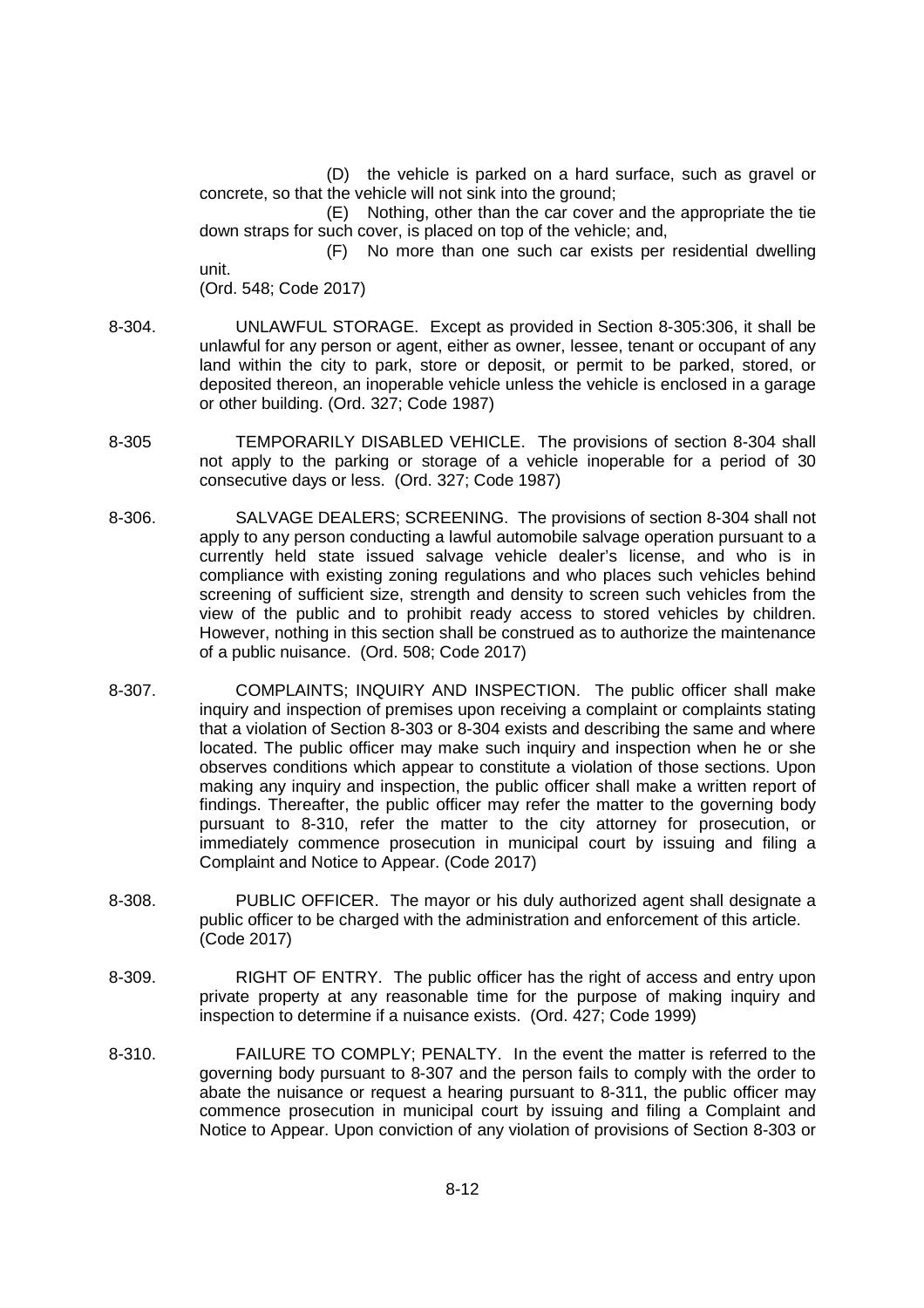8-304, the person may be fined in an amount not to exceed \$500 or be imprisoned not to exceed 30 days or be both fined and imprisoned. Each day or on which a violation occurs shall constitute an addition or separate offense. (Code 2017)

8-311. SAME; CONTENTS. The order shall state the condition(s) which is (are) in violation of section 8-303. The order shall also inform the person, corporation, partnership or association that

> (a) He, she or they shall have 7 days from receipt of the order to abate the condition(s) in violation of section 8-303; or

> (b) He, she or they have 7 days from receipt of the order to request a hearing before the governing body or its designated representative of the matter as provided by section 8-315;

> (c) Failure to abate the condition(s) or to request a hearing within the time allowed may result in prosecution as provided by section 8-312 and/or abatement of the condition(s) by the city as provided by section 8-313. (Code 2017)

- 8-312. FAILURE TO COMPLY; PENALTY. Should the person fail to comply with the order to abate the nuisance or request a hearing, the public officer may file a complaint in the municipal court of the city against such person and upon conviction of any violation of provisions of section 8-303, be fined in an amount not to exceed \$100.00 or be imprisoned not to exceed 30 days or be both fined and imprisoned. Each day during or on which a violation occurs or continues after notice has been served shall constitute an additional or separate offense. (Code 2017)
- 8-313. ABATEMENT. In addition to, or as an alternative to prosecution as provided in section 8-312, the public officer may seek to remedy violations of this article in the following manner. If a person to whom an order has been sent pursuant to section 8-310 has neither alleviated the conditions causing the alleged violation or requested a hearing before the governing body within the time period specified in section 8-311, the public officer may present a resolution to the governing body for adoption authorizing the public officer or other agents of the city to abate the conditions causing the violation at the end of 10 days after passage of the resolution.

The resolution shall further provide that the costs incurred by the city shall be charged against the lot or parcel of ground on which the nuisance was located as provided in section 8-316. A copy of the resolution shall be served upon the person in violation in one of the following ways:

- (a) Personal service upon the person in violation;
- (b) Service by certified mail, return receipt requested; or

(c) In the event the whereabouts of such person are unknown and the same cannot be ascertained in the exercise of reasonable diligence, an affidavit to that effect shall be made by the public officer and filed with the city clerk, and the serving of the resolution shall be made by publishing the same once each week for two consecutive weeks in the official city newspaper and by posting a copy of the resolution on the premises where such condition exists.

(d) If the owner or the agent of the owner of the property has failed to accept delivery or otherwise failed to effectuate receipt of a notice or order sent pursuant to this section during the preceding twenty-four month period, the governing body of the city may provide notice of the issuance of any further orders to abate or remove a nuisance from such property or provide notice of the order by such methods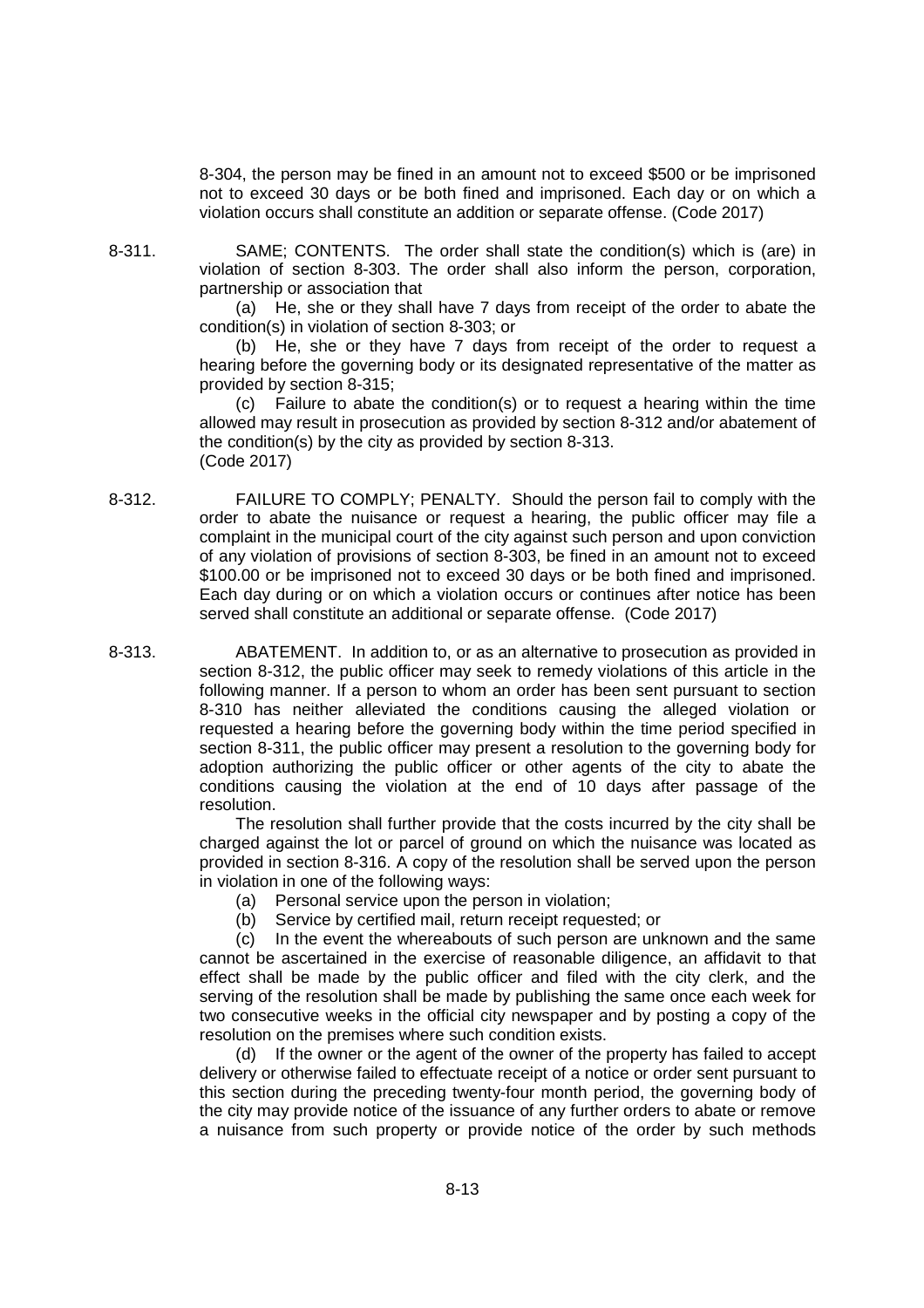including, but not limited to, door hangers, conspicuously posting notice of such order on the property, personal notification, telephone communication or first class mail. If the property is unoccupied and the owner is a nonresident, notice provided by this section shall be given by telephone communication or first class mail. (Code 2017)

8-314. DISPOSITION OF VEHICLE; RECOVERY OF VEHICLE. (a) Disposition of any motor vehicle removed and abated from private property pursuant to this article shall be as provided by K.S.A. Supp. 8-1102, as amended.

(b) Any person attempting to recover a motor vehicle impounded as provided in this article, shall show proof of valid registration and ownership of the motor vehicle before the motor vehicle shall be released. In addition, the person desiring the release of the motor vehicle shall pay all reasonable costs associated with the impoundment of the motor vehicle, including transportation and storage fees, prior to the release of the motor vehicle. (Code 2017)

- 8-315. HEARING. If a hearing is requested within the 7 day period as provided in section 8-311, such request shall be made in writing to the governing body. Failure to make a timely request for a hearing shall constitute a waiver of the person's right to contest the findings of the public officer. The hearing shall be held by the governing body or its designated representative as soon as possible after the filing of the request therefore, and the person shall be advised by the city of the time and place of the hearing at least five days in advance thereof. At any such hearing, the person may be represented by counsel, and the person and the city may introduce such witnesses and evidence as is deemed necessary and proper by the governing body or its designated representative. The hearing need not be conducted according to the formal rules of evidence. Upon conclusion of the hearing, the findings of the governing body or its designated representative shall be prepared in resolution form, adopted by the governing body, and the resolution shall be served upon the person in the matter provided in section 8-313. (Ord. 548; Code 2017)
- 8-316. COSTS ASSESSED. If the city abates or removes the nuisance pursuant to section 8-310, the city shall give notice to the owner or his or her agent by certified mail, return receipt requested, of the total cost of the abatement or removal incurred by the city. The notice shall also state that the payment is due within 30 days following receipt of the notice. The city also may recover the cost of providing notice, including any postage, required by this section. The notice shall also state that if the cost of the removal or abatement is not paid within the 30-day period, the cost of the abatement or removal shall be collected in the manner provided by K.S.A. 12-1,115, and amendments thereto, or shall be assessed as special assessments and charged against the lot or parcel of land on which the nuisance was located and the city clerk, at the time of certifying other city taxes, shall certify the unpaid portion of the costs and the county clerk shall extend the same on the tax rolls of the county against such lot or parcel of land and it shall be collected by the county treasurer and paid to the city as other city taxes are collected and paid. The city may pursue collection both by levying a special assessment and in the manner provided by K.S.A. 12-1,115, and amendments thereto, but only until the full cost and applicable interest has been paid in full. (Code 2017)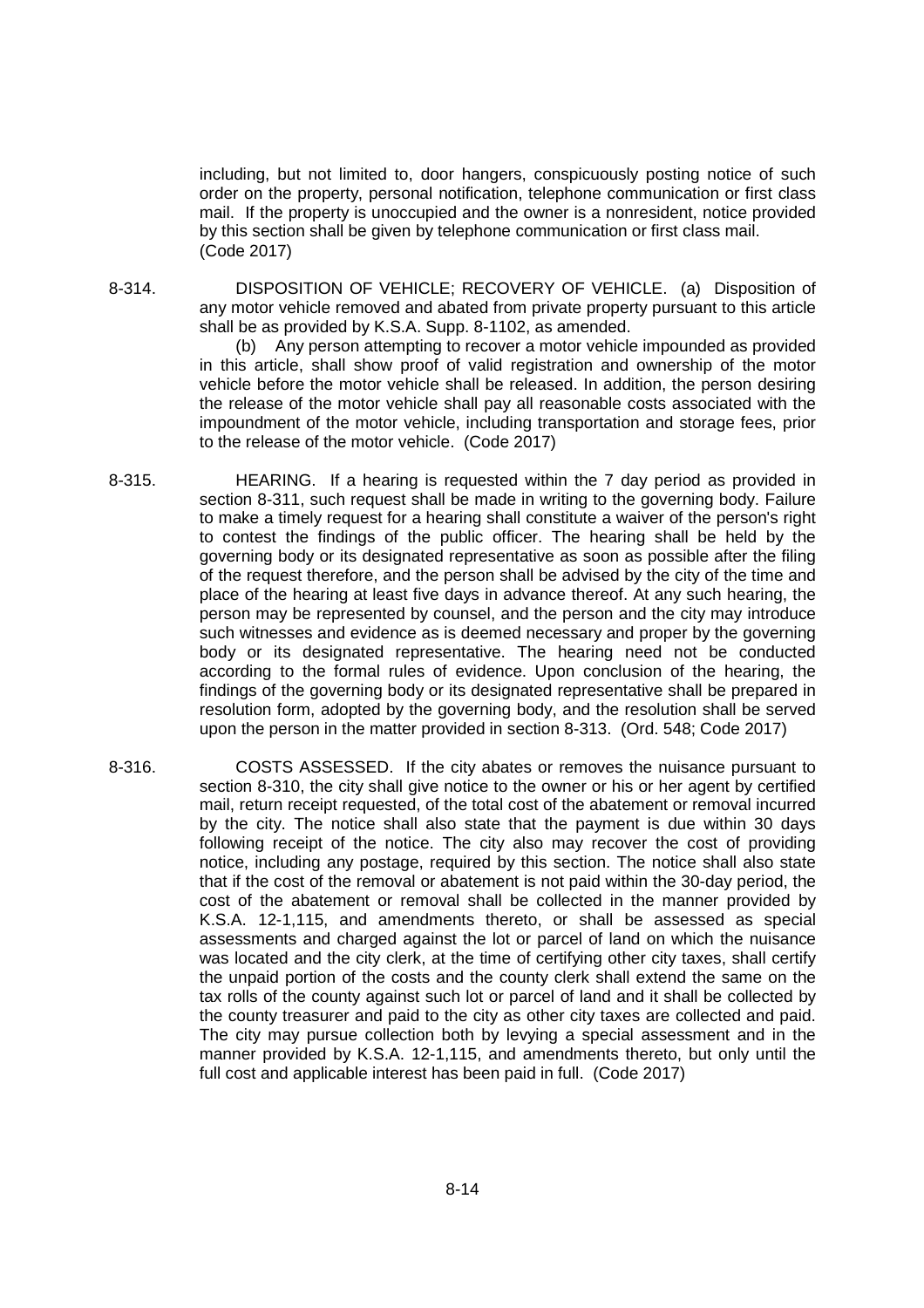## **ARTICLE 4. WEEDS**

- 8-401. WEEDS TO BE REMOVED. It shall be unlawful for any owner, agent, lessee, tenant, or other person occupying or having charge or control of any premises to permit weeds to remain upon said premises or any area between the property lines of said premises and the centerline of any adjacent street or alley, including but not specifically limited to sidewalks, streets, alleys, easements, rights-of-way and all other areas, public or private. All weeds as hereinafter defined are hereby declared a nuisance and are subject to abatement as hereinafter provided. (Ord. 479; Code 1999)
- 

8-402. DEFINITIONS. Weeds - as used herein, means any of the following:

(a) Brush and woody vines shall be classified as weeds;

(b) Weeds and grasses which may attain such large growth as to become, when dry, a fire menace to adjacent improved property;

(c) Weeds which bear or may bear seeds of a downy or wingy nature.

(d) Weeds which are located in an area which harbors rats, insects, animals, reptiles, or any other creature which either may or does constitute a menace to health, public safety or welfare;

(e) Weeds and grasses on or about residential property which, because of its height, has a blighting influence on the neighborhood. Any such weeds and indigenous grasses shall be presumed to be blighting if they exceed 12 inches in height. (Code 2017)

8-403. PUBLIC OFFICER; NOTICE TO REMOVE. (a) The governing body shall designate a public officer to be charged with the administration and enforcement of this article. The public officer or authorized assistant shall give written notice to the owner, occupant or agent of such property by certified mail, return receipt requested, or by personal service to cut or destroy weeds; provided, however, that if the property is unoccupied and the owner is a nonresident, such notice shall be sent by certified, return receipt requested, to the last known address of the owner. Such notice shall only be given once per calendar year.

(b) The notice to be given hereunder shall state:

(1) that the owner, occupant or agent in charge of the property is in violation of the city weed control law;

(2) that the owner, occupant or agent in control of the property is ordered to cut or destroy the weeds within 10 days of the receipt of the notice;

(3) that the owner, occupant or agent in control of the property may request a hearing before the governing body or its designated representative within five days of the receipt of the notice or, if the owner is unknown or a nonresident, and there is no resident agent, 10 days after notice has been published by the city clerk in the official city newspaper;

(4) that if the owner, occupant or agent in control of the property does not cut or destroy the weeds or fails to request a hearing within the allowed time the city or its authorized agent will cut or destroy the weeds and assess the cost of the cutting or destroying the weeds, including a reasonable administrative fee, against the owner, occupant or agent in charge of the property;

(5) that the owner, occupant or agent in control of the property will be given an opportunity to pay the assessment, and if it is not paid within 30 days of such notice, it will be added to the property tax as a special assessment;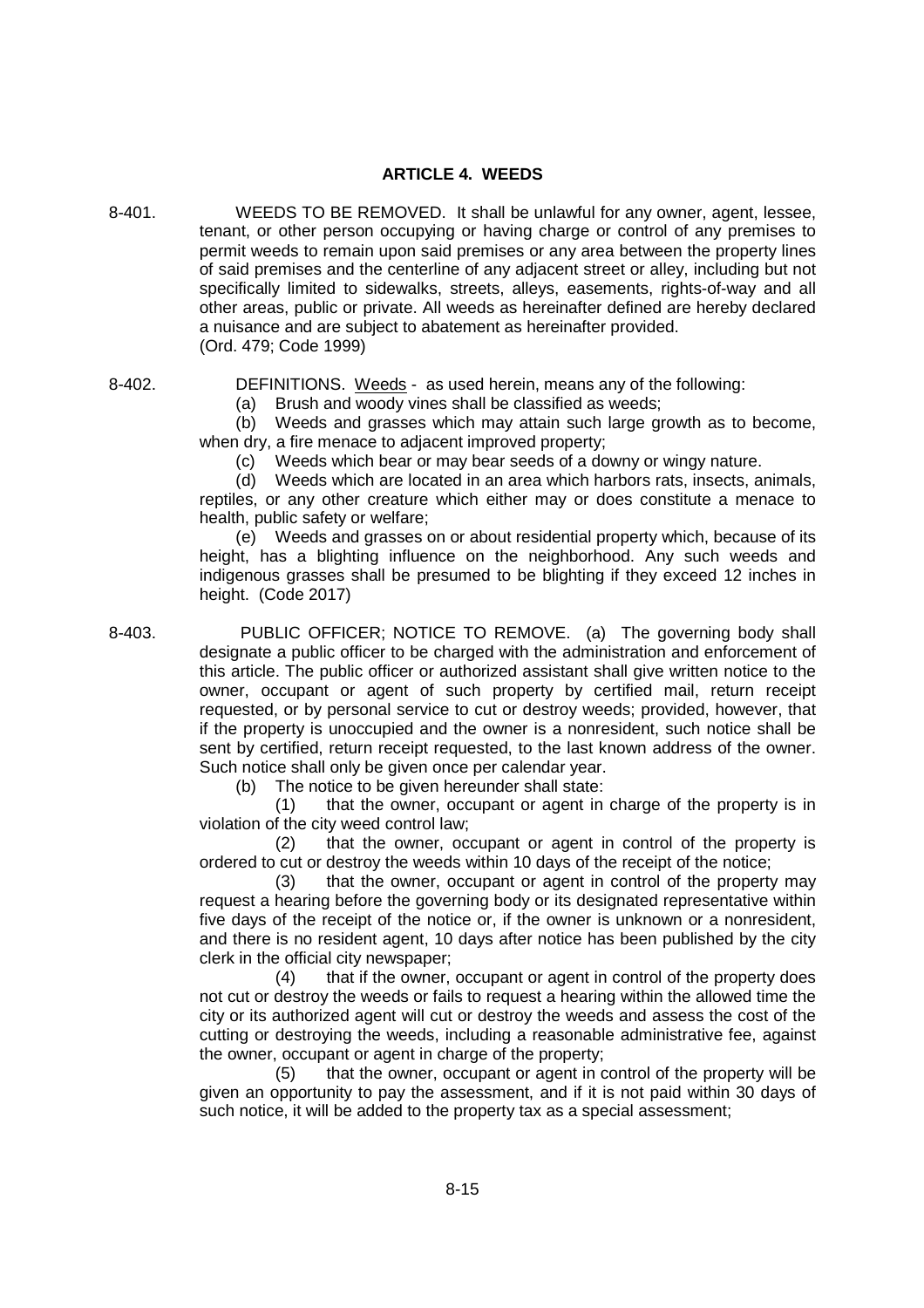(6) that no further notice will be given during the current calendar year prior to the removal of weeds from the property; and,

(7) that the public officer should be contacted if there are questions regarding the order.

(c) If there is a change in the record owner of title to property subsequent to the giving of notice pursuant to this subsection, the city may not recover any costs or levy an assessment for the costs incurred by the cutting or destruction of weeds on such property unless the new record owner of title to such property is provided notice as required by this article.

(Code 2017)

8-404. ABATEMENT; ASSESSMENT OF COSTS. (a) If the owner, occupant or agent in charge of the property has neither alleviated the conditions causing the alleged violation nor requested a hearing within the time periods specified section 8-403, the public officer or an authorized assistant shall abate or remove the conditions causing the violation.

> (b) If the city abates or removes the nuisance pursuant to this section, the city shall give notice to the owner or his or her agent by certified mail, return receipt requested, of the total cost of the abatement or removal incurred by the city. The notice shall also state that the payment is due within 30 days following receipt of the notice. The city also may recover the cost of providing notice, including any postage, required by this section.

> (c) The notice shall also state that if the cost of the removal or abatement is not paid within the 30-day period, the cost of the abatement or removal shall be collected in the manner provided by K.S.A. 12-1,115, and amendments thereto, or shall be assessed as special assessments and charged against the lot or parcel of land on which the nuisance was located and the city clerk, at the time of certifying other city taxes, shall certify the unpaid portion of the costs and the county clerk shall extend the same on the tax rolls of the county against such lot or parcel of land and it shall be collected by the county treasurer and paid to the city as other city taxes are collected and paid. The city may pursue collection both by levying a special assessment and in the manner provided by K.S.A. 12-1,115, and amendments thereto, but only until the full cost and applicable interest has been paid in full.

(K.S.A. 12-1617f; Code 2017)

- 8-405. RIGHT OF ENTRY. The public officer, and the public officer's authorized assistants, employees, contracting agents or other representatives are hereby expressly authorized to enter upon private property at all reasonable hours for the purpose of cutting, destroying and/or removing such weeds in a manner not inconsistent with this article. (Ord. 479; Code 1999)
- 8-406. UNLAWFUL INTERFERENCE. It shall be unlawful for any person to interfere with or to attempt to prevent the public officer or the public officer's authorized representative from entering upon any such lot or piece of ground or from proceeding with such cutting and destruction. Such interference shall constitute an code violation. (Ord. 479; Code 1999)
- 8-407. NOXIOUS WEEDS. (a) Nothing in this article shall affect or impair the rights of the city under the provisions of Chapter 2, Article 13 of the Kansas Statutes Annotated, relating to the control and eradication of certain noxious weeds.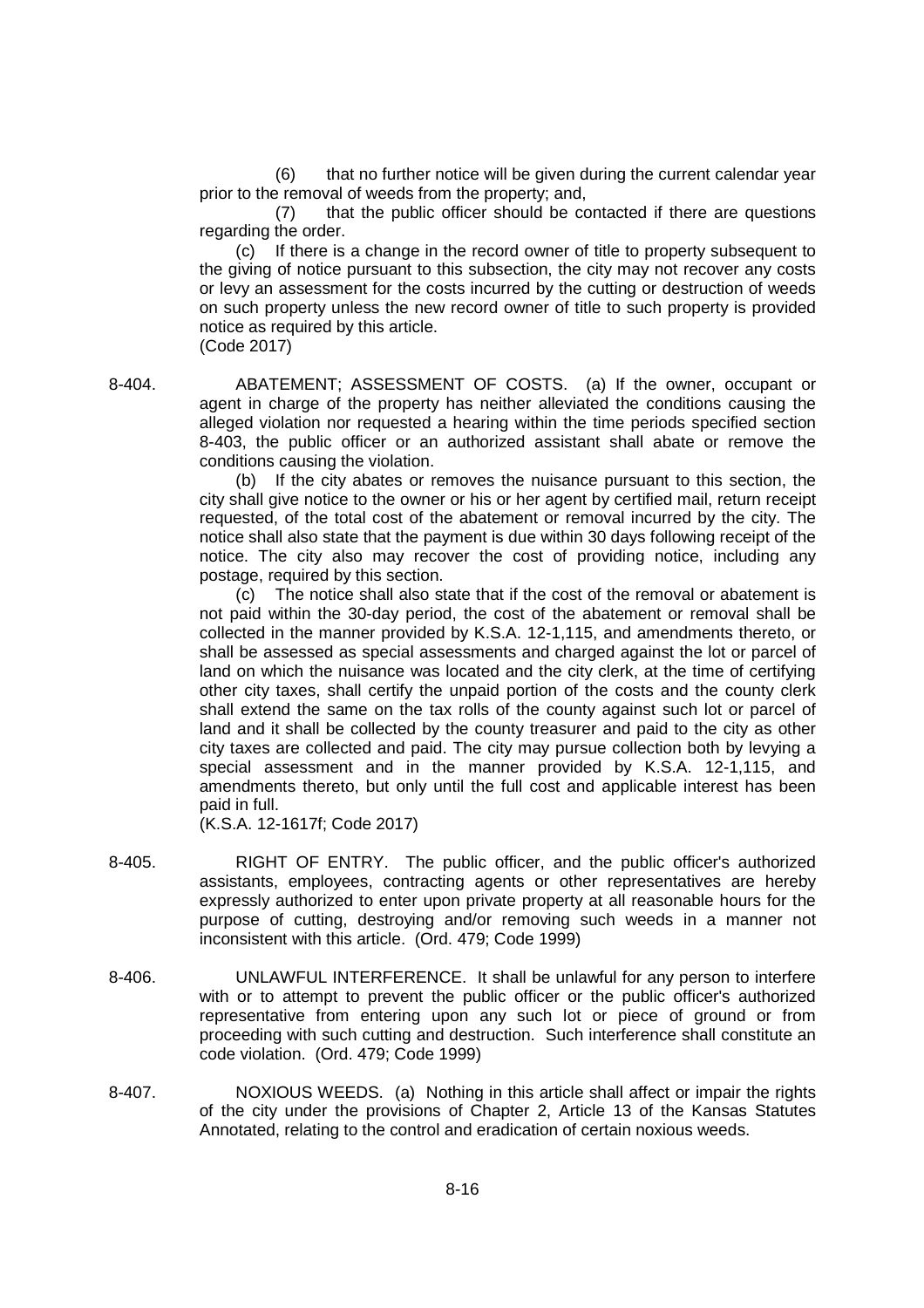(b) For the purpose of this article, the term noxious weeds shall mean kudzu (Pueraria lobata), field bindweed (Convolvulus arvensis), Russian knapweed (Centaurea repens), hoary cress (Cardaria draba), Canada thistle (Cirsium arvense), quackgrass (Agropyron repens), leafy spurge (Euphorbia esula), bur ragweed (Ambrosia grayii), pignut (Hoffmannseggia densiflora), musk (nodding) thistle (Carduus nutans L.), Johnson grass (Sorghum halepense) and sericea lespedeza (Lespedeza cuneata) (K.S.A. 2-1314; Code 2017)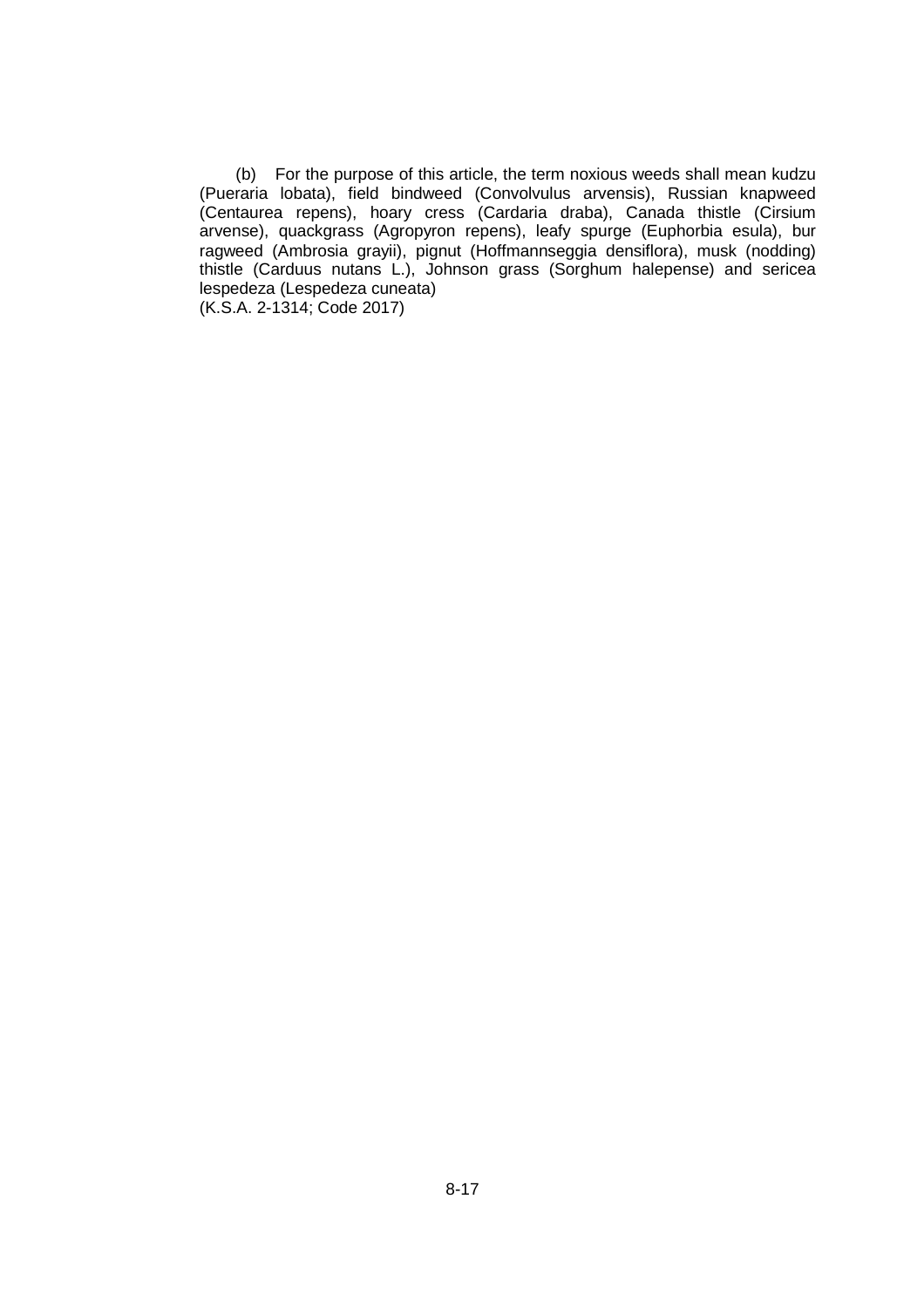### **ARTICLE 5. MINIMUM HOUSING CODE**

- 8-501. TITLE. This article shall be known as the "Minimum Standard for Housing and Premises Code," and will be referred to herein as "this code." (Code 1987)
- 8-502. GENERAL. Buildings used in whole or in part as a home or residence of a single family or person and every building used in whole or in part as a home or residence of two or more persons or families living in separate apartments and all premises, either residential or non-residential, shall conform to the requirements of this code. (Code 1987)
- 8-503. DECLARATION OF POLICY. The governing body declares the purpose of this code is to protect, preserve, and promote the physical and mental health of the people, investigate and control communicable diseases, regulate privately and publicly-owned structures or dwellings, and all premises for the purpose of sanitation and public health, general appearance, and protect the safety of the people and promote the general welfare by legislation which shall be applicable to all dwellings, structures and premises now in existence or hereafter constructed or developed and which legislation:

(a) Establishes minimum standards for basic equipment and facilities for light, ventilation and heating, for safety from fire, for the use and location and amount of space for human occupancy, and for safe and sanitary maintenance;

(b) Establishes standards concerning unsightly and blighted buildings and premises, both residential and non-residential structures.

(c) Determines the responsibilities of owners, operators and occupants.+

(d) Provides for the administration and enforcement thereof.

(Code 1987)

8-504. DEFINITIONS. The following definitions shall apply to the enforcement of this code:

> (a) Basement - shall mean a portion of a building located partly underground, but having less than half its clear floor-to-ceiling height below the average grade of the adjoining ground.

> (b) Cellar - shall mean a portion of a building located partly or wholly underground, and having half or more than half of its clear floor-to-ceiling height below the average grade of the adjoining ground.

> (c) Dwelling - shall mean any building which is wholly or partly used or intended to be used for living or sleeping by human occupants: provided, that temporary housing hereinafter defined shall not be regarded as a dwelling.

> (d) Dwelling Unit - shall mean any room or group of rooms located within a dwelling and forming a single habitable unit with facilities which are used, or intended to be used for living, sleeping, cooking and eating.

> (e) Habitable Dwelling - shall mean any structure or part thereof that shall be used as a home or place of abode by one or more persons.

> (f) Habitable Room - shall mean a room designed to be used for living, sleeping, eating or cooking purposes, excluding bathrooms, toilet rooms, closets, halls and storage places, or other similar places, not used by persons for extended periods.

> (g) Infestation - shall mean the presence, within or around a dwelling, of insects, rodents, or other pests.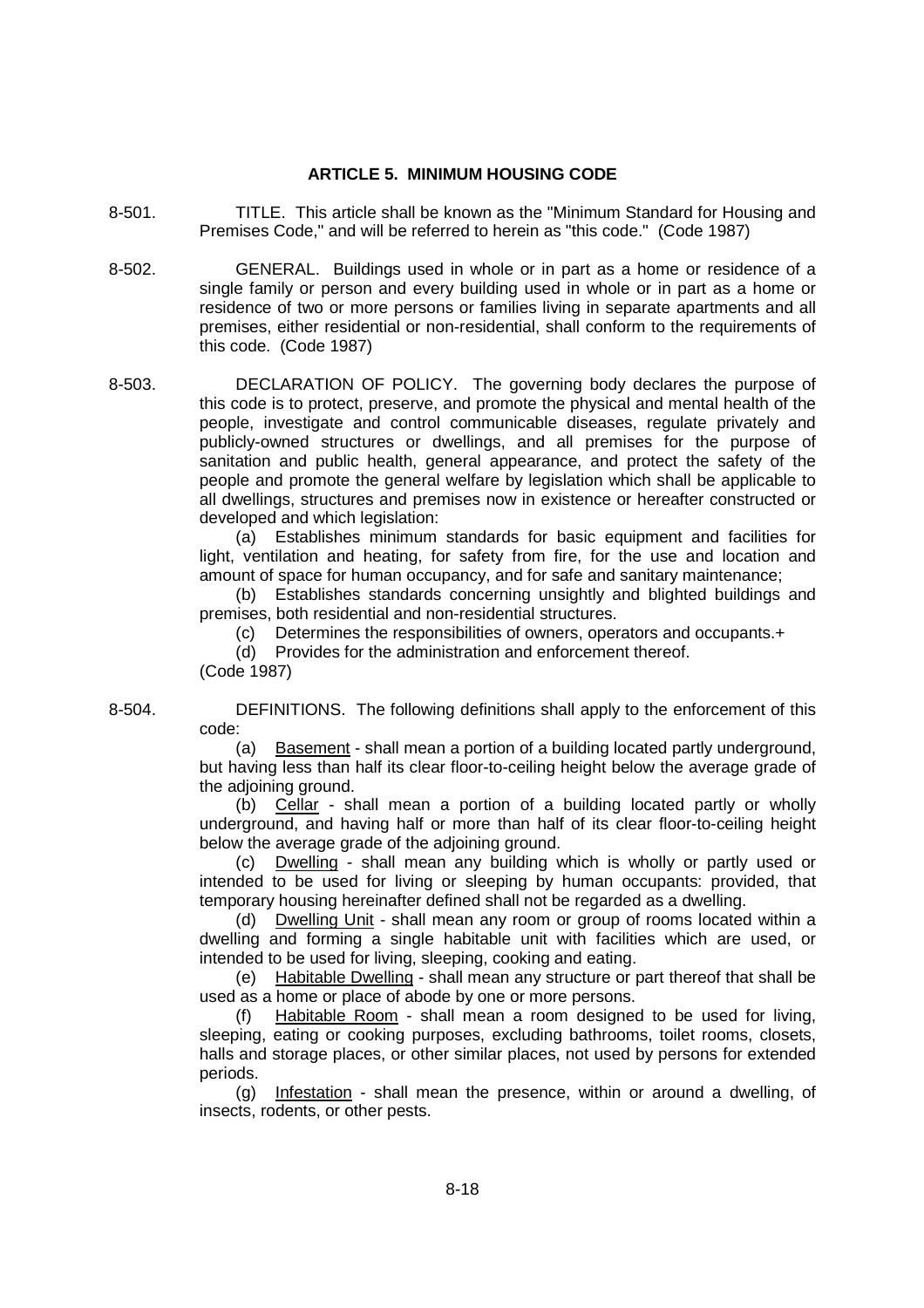(h) Multiple Dwelling - shall mean any dwelling containing more than two dwelling units.

(i) Occupant - shall mean any person, over one year of age, living, sleeping, cooking, or eating in, or having actual possession of, a dwelling unit or rooming unit.

(j) Operator - shall mean any person who has charge, care, owns, or has control of a premise or of a building or structure or part thereof, in which dwelling units or rooming units are let.

(k) Owner - shall mean any person, firm, or corporation, who jointly or severally along with others, shall be in actual possession of, or have charge, care and control of any structure or dwelling unit or premises within the city as owner, employee, or agent of the owner, or as trustee or guardian of the estate or person of the title holder, and such person shall be deemed and taken to be the owner or owner of such property within the true intent and meaning of this code and shall be bound to comply with the provisions of this article to the same extent as the record owner and notice to any such person shall be deemed and taken to be a good and sufficient notice as if such person or persons were actually the record owner or owner of such property.

(l) Person - shall mean and include any individual, firm, corporation, association or partnership.

(m) Plumbing - shall mean and include all of the following supplied facilities and equipment: gas or fuel pipes, gas or fuel burning equipment, water pipes, garbage disposal units, waste pipes, water closets, sinks, installed dishwashers, lavatories, bathtubs, shower baths, installed clothes- washing machines, catch basins, drains, vents and any other similar supplied fixtures, together with all connections to water, sewer, gas or fuel lines.

(n) Premise - shall mean any lot or land area, either residential or nonresidential, not covered by a structure and which is subject to a city tax in part or in whole.

(o) Public Officer - shall mean the city foreman or other individual designated by the mayor.

(p) Rooming House - shall mean any dwelling, or that part of a dwelling containing one or more rooming units in which space is let by the owner or operator to three or more persons who are not husband and wife, son or daughter, mother or father, or sister or brother of the owner or operator.

(q) Rooming Unit - shall mean any room or group of rooms forming a single habitable unit used or intended to be used for living and sleeping, but not for cooking or eating purposes.

(r) Refuse. - For the purpose of this article refuse shall include garbage, and trash.

(1) Garbage - shall mean any accumulation of animal, fruit or vegetable waste matter that attends the preparation of, use of, cooking of, delivering of, or storage of meats, fish, fowl, fruit or vegetable.

(2) Trash (Combustible). - For the purpose of this article combustible trash shall mean waste consisting of papers, cartons, boxes, barrels, wood and excelsior, tree branches, yard trimmings, wood furniture, bedding and leaves, or any other combustible materials.

Trash (Non-Combustible). - For the purpose of this article noncombustible trash shall mean waste consisting of metals, tin cans, glass, crockery, other mineral refuse and ashes and street rubbish and sweepings, dirt, sand, concrete scrap, or any other non-combustible material.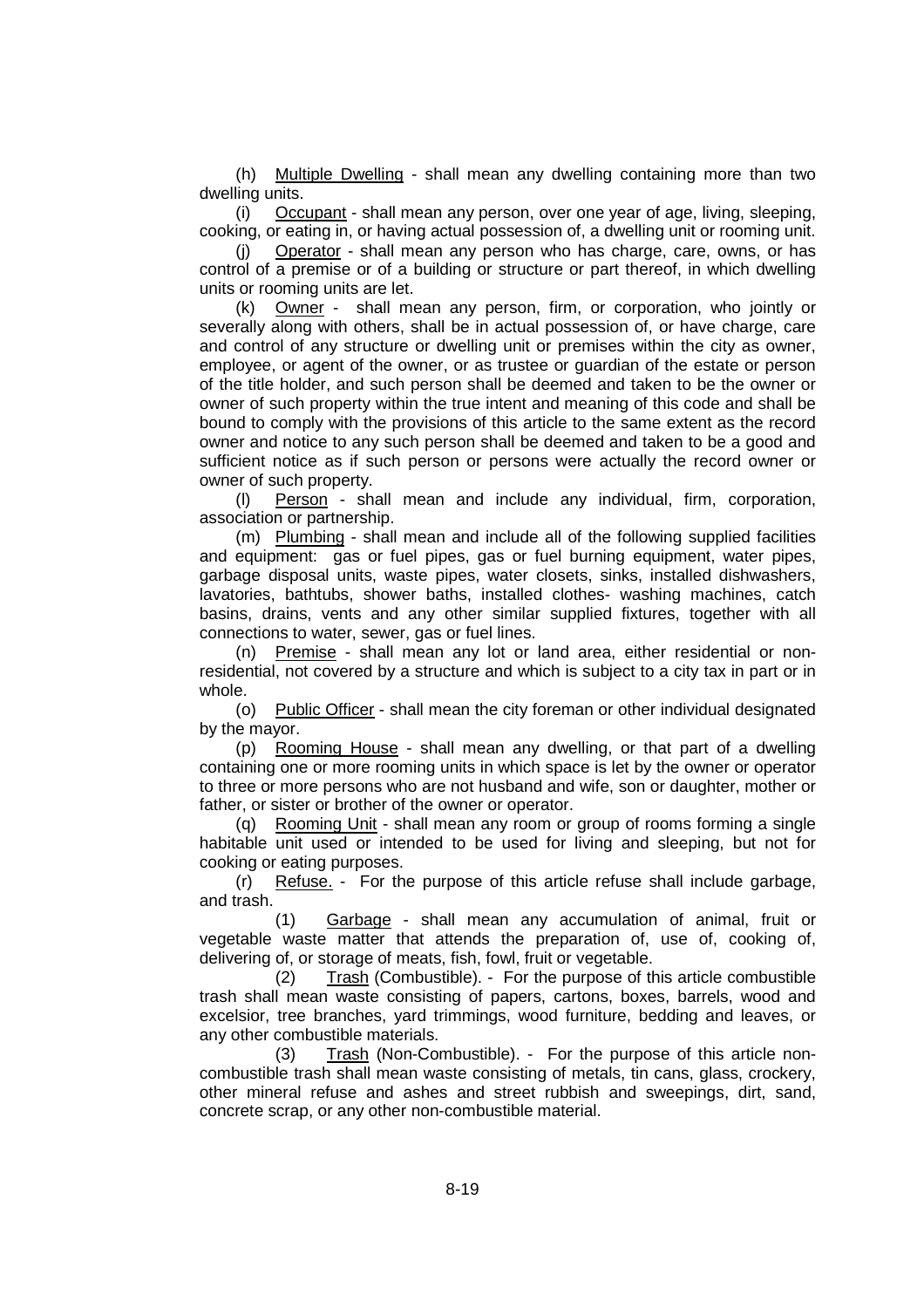(s) Structure - shall mean anything constructed or erected on the ground or attached to something having a location on the ground.

(t) Supplied - shall mean paid for, furnished, or provided by or under the control of, the owner or operator.

(u) Temporary Housing - shall mean any tent, trailer, or other structure used for human shelter which is designed to be transportable and which is not attached to the ground, house or building or another structure, or to any utilities system on the same premises for more than 30 consecutive days, except when located in a mobile home court duly licensed under laws of the city.

(v) Words - Meanings. - Whenever the words "dwelling," "dwelling unit," "rooming house," "rooming unit," "premises," are used in this article, they shall be construed as though they were followed by the words "or any part thereof." (Code 1987)

8-505. DUTY OF OCCUPANT OR OWNER OF OCCUPIED OR UNOCCUPIED BUILDING AND ITS PREMISES OR VACANT PREMISES. (a) It shall be the duty of the owner of every occupied or unoccupied dwelling, building and premises or vacant premise, including all yards, lawns and courts to keep such property clean and free from any accumulation of filth, rubbish, garbage, or any similar matter as covered by sections 8-508:509.

> (b) It shall be the duty of each occupant of a dwelling unit to keep in clean condition the portion of the property which he or she occupies and of which he or she has exclusive control, to comply with the rules and regulations, to place all garbage and refuse in proper containers. Where care of the premise is not the responsibility of the occupant then the owner is responsible for violations of this code applicable to the premise.

> (c) If receptacles are not provided by the owner, then the occupant shall provide receptacles as may be necessary to contain all garbage and trash.

> (d) Every occupant of a dwelling containing a single dwelling unit shall be responsible for the extermination of any insects, rodents or other pests therein or on the premises; and every occupant of a dwelling unit in a dwelling containing more than one dwelling unit shall be responsible for such extermination whenever his or her dwelling unit is the unit primarily infested.

> (e) Notwithstanding, the foregoing provisions of this section, whenever infestation is caused by failure of the owner to maintain a dwelling in a vermin proof or reasonable insect-proof condition, extermination shall be the responsibility of the owner and operator.

> (f) Whenever infestation exists in two or more of the dwelling units in any dwelling, or in the shared or public parts of any dwelling containing two or more dwelling units, extermination thereof shall be the responsibility of the owner. (Code 1987)

8-506. REGULATIONS FOR THE USE AND OCCUPANCY OF DWELLINGS. No person shall occupy as owner-occupant or let to another for occupancy any dwelling or dwelling unit, for the purpose of living, sleeping, cooking, or eating therein, which does not comply with the following requirements. The following requirements are hereby declared essential to the health and safety of the occupants of such dwelling or dwelling unit:

> (a) Attached Garages or Non-dwelling Areas. All non-dwelling occupancies shall be separated from the dwelling unit by a fire resistant wall and if the dwelling and garage are covered by a common or connecting roof, then the ceiling also must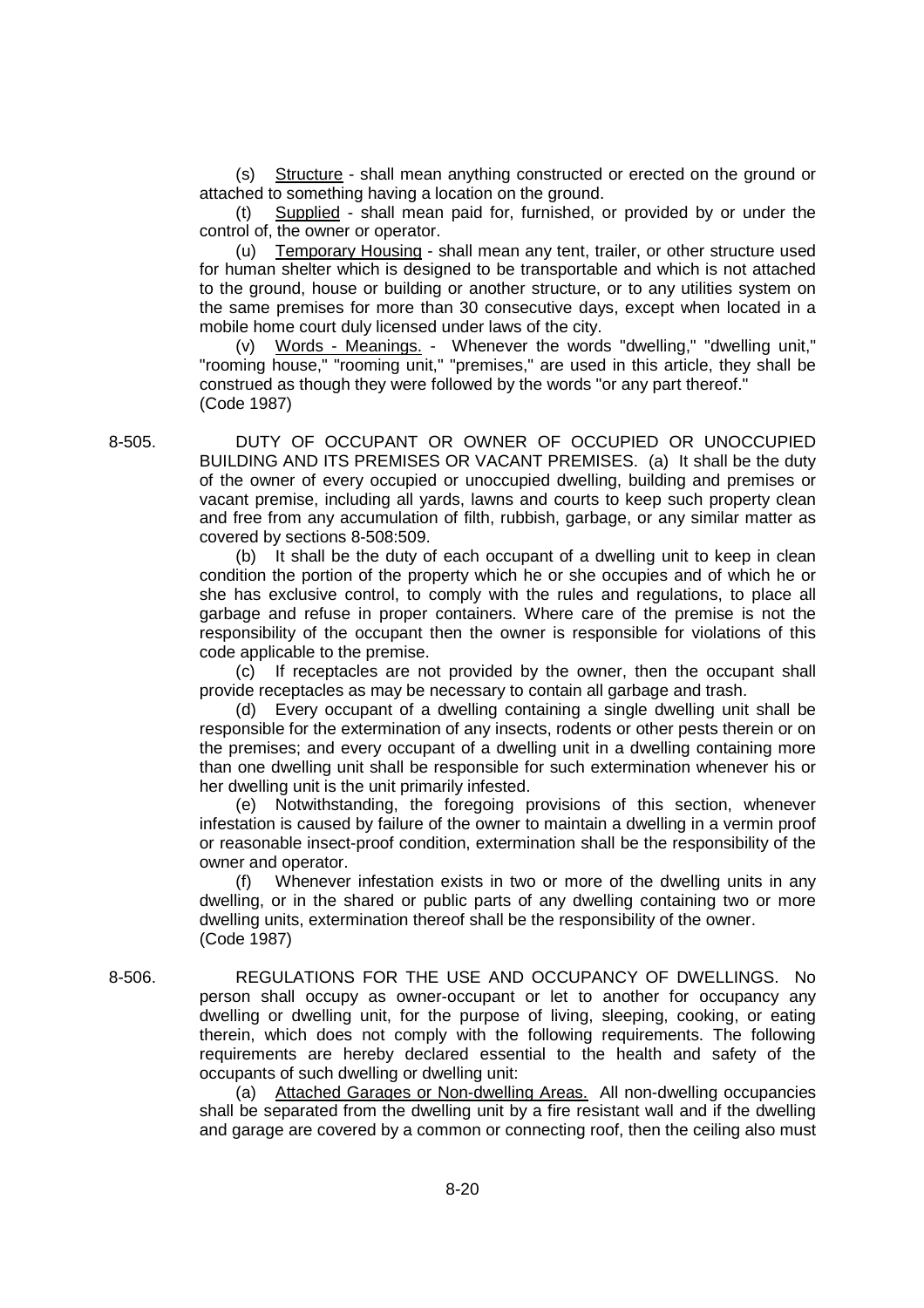have a fire resistance rating of not less than one hour as defined in the building code.

(b) Basement or Cellar. The basement or cellar of any dwelling shall be reasonably dry and ventilated and shall be kept free from rubbish accumulation.

(c) Basement Dwelling Units. The use of basements or cellars for dwelling units is prohibited unless they comply with section 8-506(r) governing ventilation, provided however, if occupied at the time of the passage of this code and if it complies with all other provisions of this code, the public officer may approve less than the required windows, if in his or her opinion, the window area is not detrimental to the occupants.

(d) Bathing Facilities. Every dwelling unit shall contain within a room which affords privacy to a person in the room, a bathtub or shower in good working condition and properly connected to an approved water and sewer system.

(e) Boarding and Rooming Houses. No room shall be used for sleeping purposes unless the ceiling height is at least seven feet and there are at least 400 cubic feet of air space for each occupant over six years of age. For sleeping rooms with sloping ceilings, the ceiling height shall be at least seven feet over at least 50 percent of the floor area.

(1) Bathing facilities shall be provided in the form of a tub or shower for each eight occupants. Separate facilities shall be provided for each sex and plainly marked.

(2) A flush water closet shall be provided for each six occupants and shall be separated with the separate access from bathing facilities if more than four occupants are served by each. Separate facilities shall be provided for each sex and shall be plainly marked.

(f) Drainage. All courts, yards or other areas on the premises of any dwelling shall be so graded and drained that there is no pooling of the water thereon. Properly constructed wading and swimming pools and fish ponds are excepted from this section.

(g) Entrances. (1) There shall be for each dwelling unit a normally used separate access either to a hallway, stairway, or street, which is safe and in good repair.

(2) A secondary exit to the ground shall be available in case of fire through windows, porch roofs, ladders or any combination that is free of hazard or egress.

(h) Floor Area. Every dwelling unit shall contain at least 150 square feet of floor space for the first occupant thereof and at least 100 additional square feet of floor space for every additional occupant thereof. The floor space shall be calculated on the basis of total habitable room area, inside measurements. No floor space shall be included in determining habitable room area over which the ceiling is less than seven feet above the floor for the purpose of this subsection.

(i) Garbage and Trash Receptacles. Every dwelling and every dwelling unit shall be provided with a sufficient number or receptacles to handle the garbage and trash generated by such dwelling or building occupants. Such receptacles shall at all times be maintained in good repair. The receptacles shall have a watertight body and shall have a tight fitting cover which shall be secured thereon at all times.

(j) Heating. Every dwelling and every dwelling unit shall be so constructed, insulated, and maintained and be provided by owner or occupant with heating units so that it is capable of reaching an air temperature of 70 degrees Fahrenheit under ordinary winter conditions. The chimney of the dwelling or dwelling unit shall be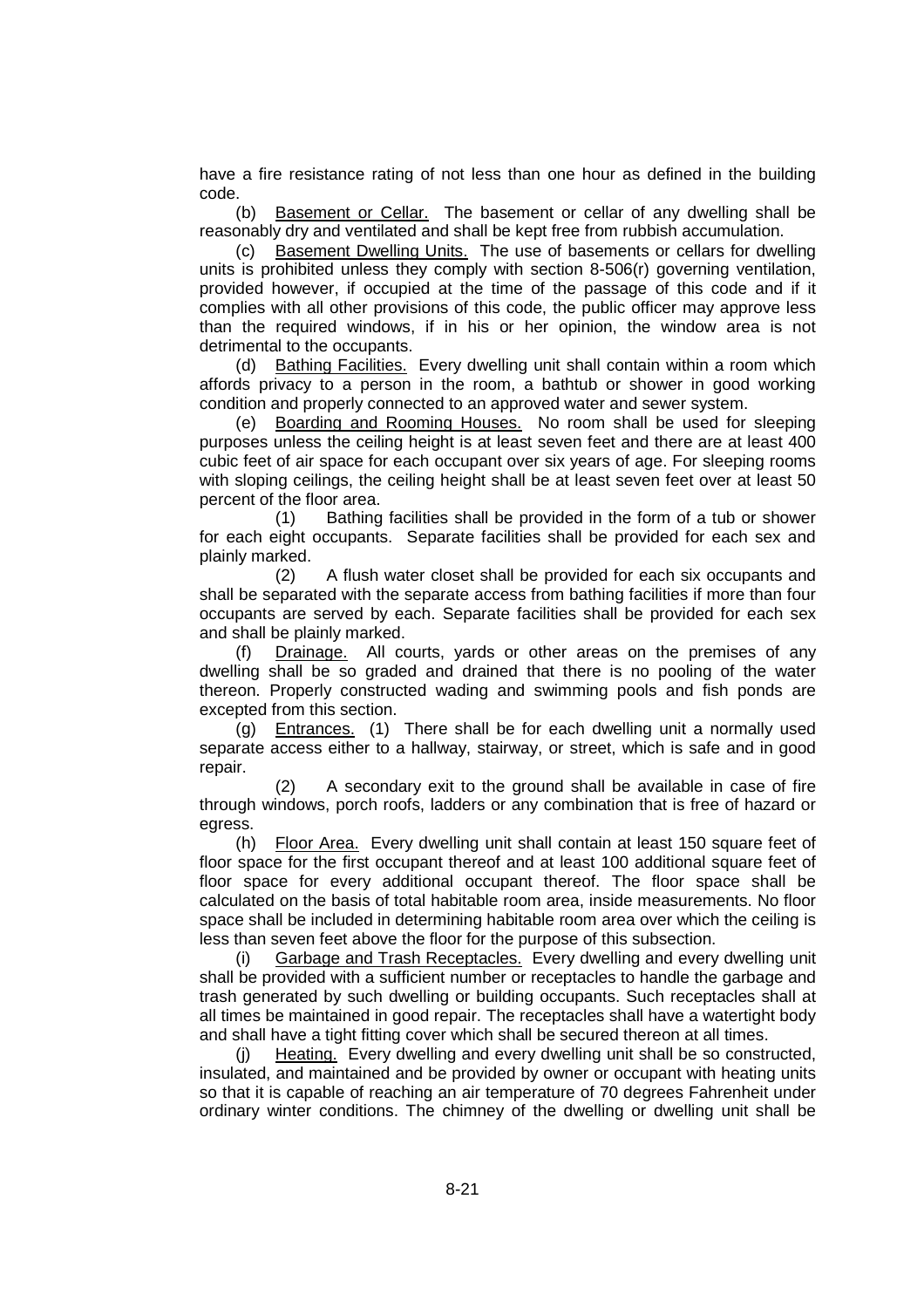maintained in good order, and the owner of the approved heating equipment shall maintain it in good order and repair.

(k) Kitchen Sink. In every dwelling unit containing two or more rooms, there shall be at least one kitchen sink with public water under pressure and connected to the public sewer, or if that sewer system is not available, to a sewage disposal system approved by the city health department.

(l) Lavatory Facilities. Every dwelling unit shall contain within its walls a lavatory basin in good working condition and properly connected to an approved water and sewer system and located in the same room as the required flush water closet or as near to the room as practicable.

(m) Lighting. Every habitable room shall have a ceiling electric outlet and a duplex outlet in wall or floor, or at least two wall or floor outlets.

(n) Lighting of Toilets and Bathrooms. Every toilet and every bathroom in every dwelling shall have at least one electric light in either the ceiling or on the wall.

(o) Plumbing. All plumbing, water closets and other plumbing fixtures in every dwelling or dwelling unit shall be maintained in good working order.

(p) Privies. All pit privies, privy vaults, "dry hopper" sewer-connected privies and frost-proof closets are hereby declared to be a public nuisance.

(q) Toilet Facilities. There shall be at least one flush water closet in good working condition for each dwelling unit, which flush water closet shall be located within the dwelling and in a room which affords privacy.

(r) Ventilation. Every habitable room in a dwelling or dwelling unit shall contain a window or windows openable directly to the outside air and the total area of such window or windows shall be not less than five percent of the floor area of such room. An approved system of mechanical ventilation or air conditioning may be used in lieu of openable windows. Such system shall be capable of providing not less than four air changes per hour, except that in toilet compartments such system shall provide a complete air change every five minutes and be automatically put in operation when the toilet compartment light is in the "on" position.

(s) Water Heating Facilities. Every dwelling shall have supplied water heating facilities which are installed in an approved manner and are maintained and operated in a safe and good working condition and are properly connected with the hot water lines to the kitchen sink, lavatory and bathtub or shower.

Windows and Doors. Every window and exterior door shall be reasonably weather-tight, lockable, and rodent-proof and shall be kept in good working condition and good repair.

- (Ord. 593; Code 2017)
- 8-507. MAINTENANCE AND REPAIR; DWELLINGS. Every dwelling and every part thereof shall be maintained in good repair by the owner or agent and be fit for human habitation. The roof shall be maintained so as not to leak and all rainwater shall be drained therefrom so as not to cause dampness in the walls or ceilings. All floors, stairways, doors, porches, windows, skylights, chimneys, toilets, sinks, walls, and ceilings shall be kept in good repair and usable condition. (Code 1987)
- 8-508. DESIGNATION OF UNFIT DWELLINGS. The designation of dwellings or dwelling units as unfit for human habitation and placarding of such unfit dwellings or dwelling units shall be carried out in compliance with the following requirements:

(a) The Public Officer may determine, or five citizens may petition in writing, that any dwelling unit is unfit for human use or habitation if he, she or they find that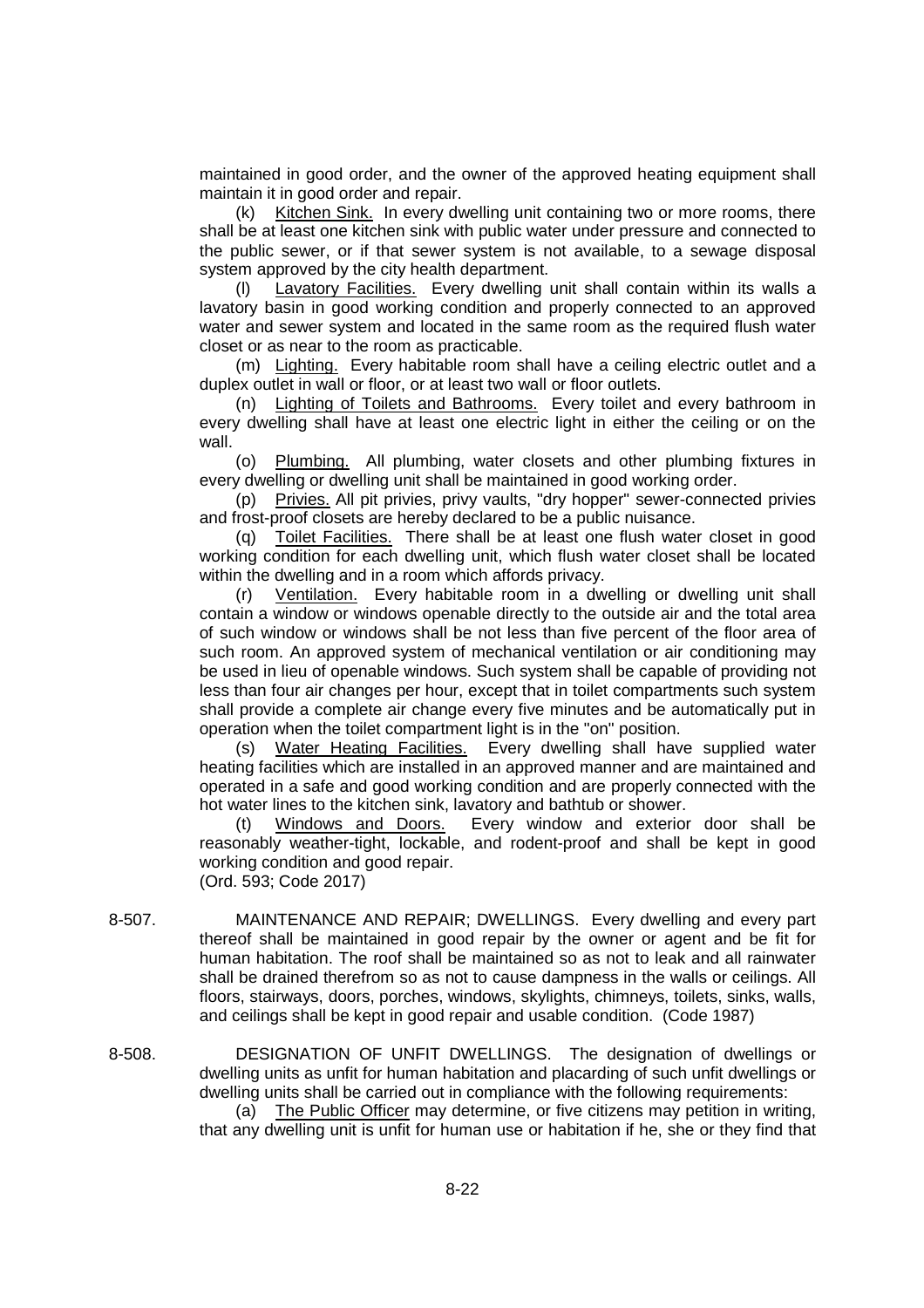conditions exist in such structure which are dangerous or injurious to the health, safety or morals of the occupants of such buildings or other residents of the neighborhood, or which shall have a blighting influence on properties in the area.

(b) Such Conditions may include the following without limitation:<br>(1) Defects therein increasing the hazards of fire, accidently

Defects therein increasing the hazards of fire, accident, or other calamities.

(2) Lack of:

(i) Adequate ventilation.

- (ii) Light.
- (iii) Cleanliness.

(iv) Sanitary facilities.

- (3) Dilapidation.
- (4) Disrepair.

(5) Structural defects.

(6) Overcrowding.

(7) Inadequate ingress and egress.

(8) Unsightly appearance that constitute a blight to the adjoining property, the neighborhood or the city.

(9) Air Pollution.

(c) Placarding - Order to Vacate. Any dwelling or dwelling unit condemned as unfit for human habitation, and so designated and placarded by the public officer shall be vacated within a reasonable time as so ordered.

(d) Notice of Violation. Procedures as outlined in section 8-512 are applicable hereto.

(e) Compliance Required before Re-occupancy. No dwelling or dwelling unit which has been condemned and placarded as unfit for human habitation shall again be used for human habitation until written approval is secured from, and such placard is removed by the public officer.

(1) The public officer shall remove such placard whenever the defect or defects upon which the condemnation and placarding action were based have been eliminated.

(2) It shall be unlawful for anyone to let, lease, occupy or permit the occupancy, whether for a consideration or not, of any dwelling so posted and any violation of this provision shall constitute a public offense within the meaning of this code.

(3) It shall be unlawful for any person to deface or remove the placard from any dwelling or dwelling unit which has been condemned as unfit for human habitation and placarded as such, except the public officer as herein provided, and any violation of this provision shall constitute a public offense within the meaning of this code.

(Code 1987)

8-509. DESIGNATION OF BLIGHTED PREMISES (RESIDENTIAL AND NON-RESIDENTIAL). The designation of unsightly and blighted premises and elimination thereof shall be carried out in compliance with the following requirements.

(a) The Public Officer may determine, or five citizens may petition in writing, that if the appearance of a premise is not commencerate with the character of the properties in the neighborhood or otherwise constitutes a blight to the adjoining property or the neighborhood or the city for such reasons as, but not limited to:

(1) Dead trees or other unsightly natural growth.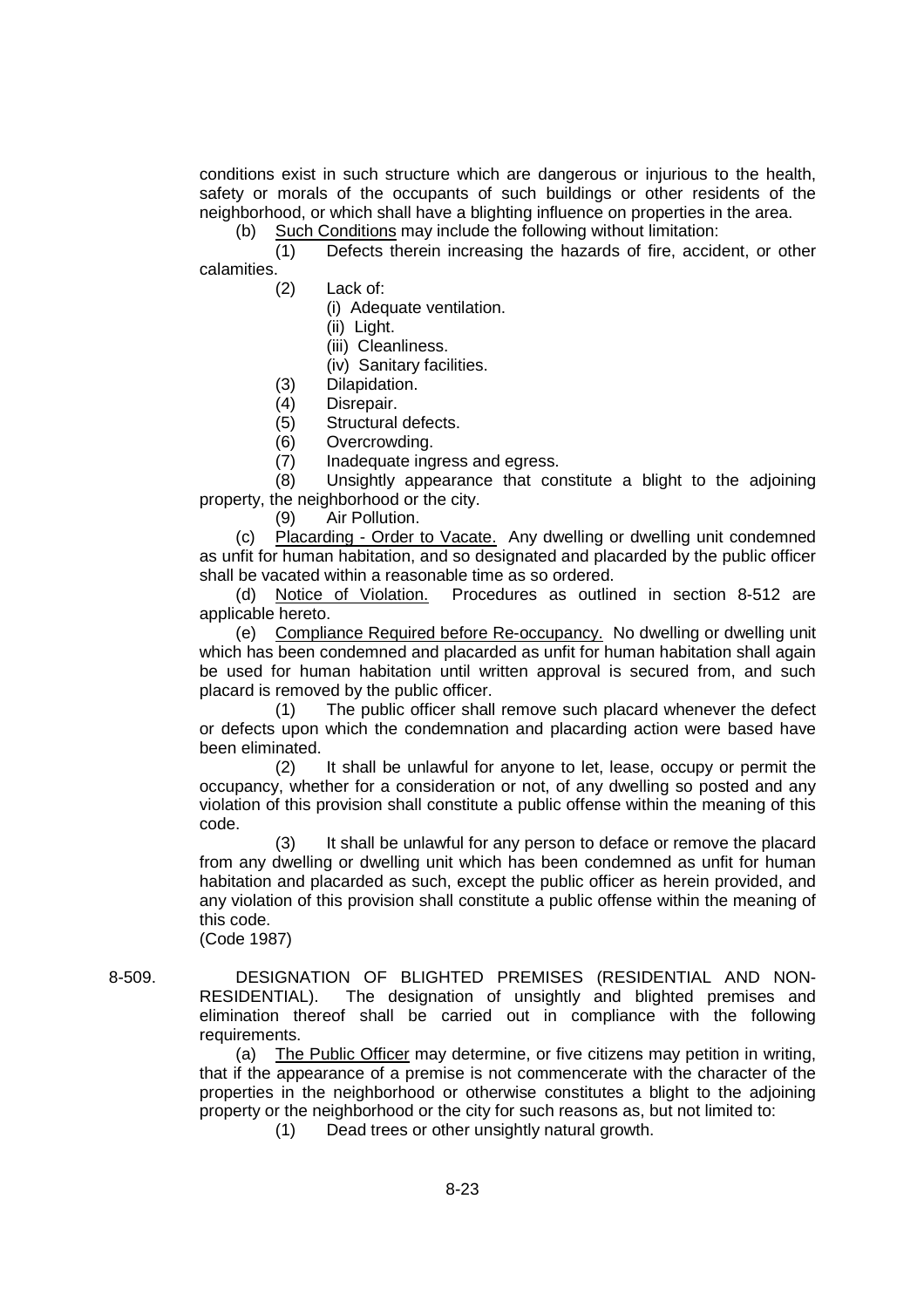(2) Unsightly stored or parked material, equipment, supplies, machinery, trucks or automobiles or parts thereof; vermin infestation, inadequate drainage.

(3) Violation of any other law or regulations relating to the use of land and the use and occupancy of the buildings and improvements.

(b) Notice of Violation. Procedures as outlined in section 8-512 are applicable hereto.

(Code 1987)

8-510. DESIGNATION OF BLIGHTED BUILDINGS AND PREMISES (NON-RESIDENTIAL). (a) Certain Blighted Conditions covered in sections 8-508:509 concerning buildings and premises which are on the tax roll of the city are applicable to all non-residential buildings and premises.

> (b) Notice of Violation. Procedures of notification shall follow those prescribed in section 8-512. (Code 1987)

8-511. INSPECTION OF BUILDINGS AND STRUCTURES, AND PREMISES. (a) For the Purpose of Determining Compliance with the provisions of this code, the public officer or his or her authorized representative is hereby authorized to make inspections to determine the condition, use, and occupancy of dwellings, dwelling units, rooming units, and the premises upon which the same are located. This requirement is applicable to existing dwellings or buildings.

> (b) The Public Officer is not limited by the conditions in the above paragraph (a) where new construction or vacant premises are involved and may make such inspections at any appropriate time.

> (c) The Owner, Operator, and Occupant of every dwelling, dwelling unit, and rooming unit shall give the public officer, or his or her authorized representative, during reasonable hours, free access to such dwelling, dwelling unit, and rooming unit, and its premises, for the purpose of such inspection, examination and survey after identification by proper credentials.

> (d) Every Occupant of a dwelling shall give the owner thereof, or his or her authorized agent or employee, access to any part of such dwelling, or its premises, at all reasonable times, for the purpose of making such repairs or alterations as are necessary to effect compliance with the provisions of this code or with any rule or regulation adopted and promulgated, or any order issued pursuant to the provisions of this code. (Code 1987)

8-512. NOTICE OF VIOLATIONS; PROCEDURES. (a) Informal Discussion. Whenever the public officer or his or her authorized representative determines that there has been a violation of any provision of this code, the public officer will arrange with the alleged violator for an informal discussion of violations, and whether repair and correction is justified.

(b) Formal Hearing. If a satisfactory solution to the violations, either by correction, demolition or removal, is not forthcoming, then a legal notice of a formal hearing will be issued according to the following procedures:

- (1) Shall be in writing.
- (2) Shall list the violations alleged to exist or to have been committed.

(3) Shall provide a reasonable time, but not less than 30 days in any event for the correction of the violations particularized.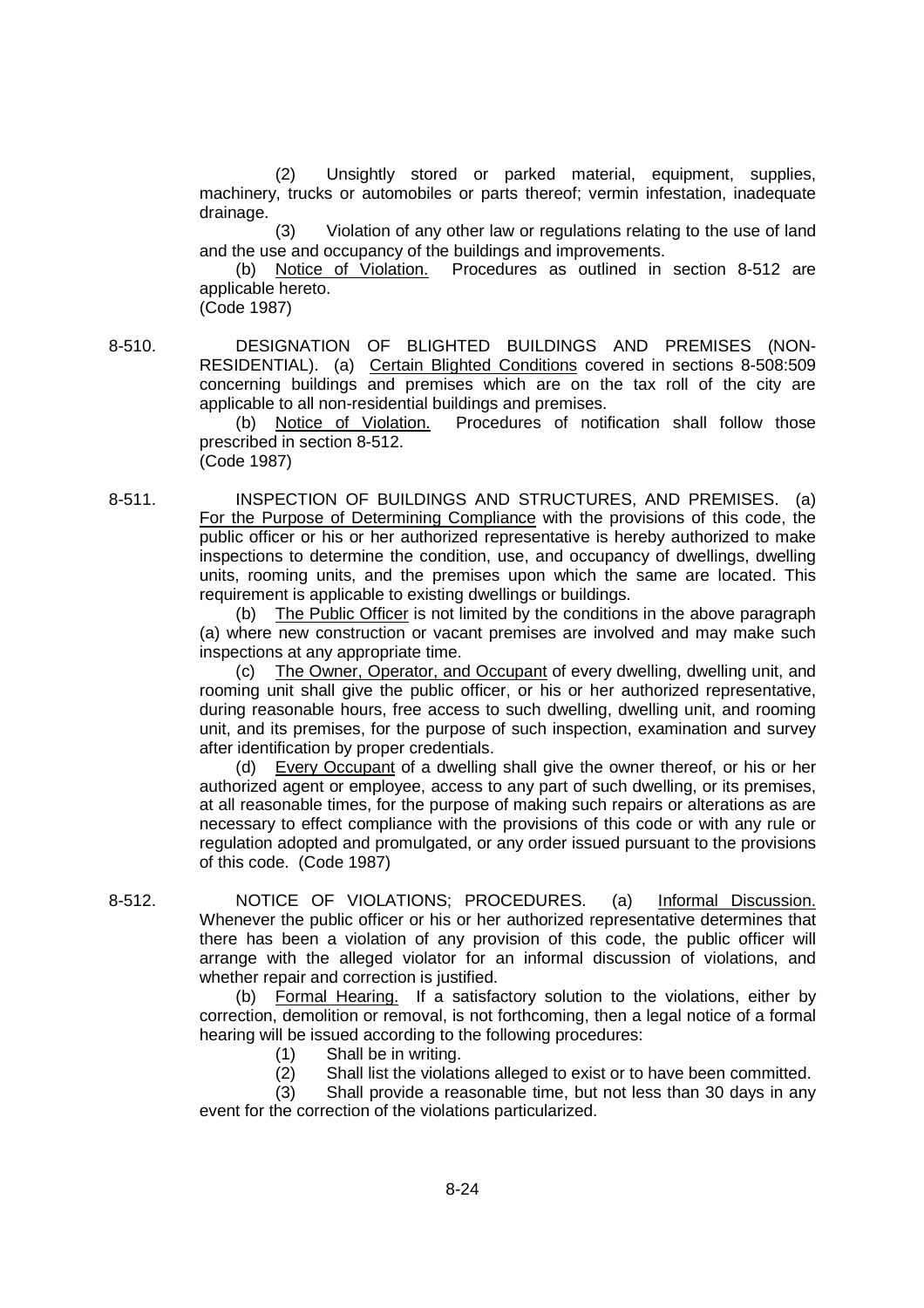(4) Shall be addressed to and served upon the owner of the property, the operator of the dwelling, and the occupant of the dwelling unit or the rooming unit concerned, if the occupant is or may be responsible for violation.

(5) If one or more persons whom the notice is addressed cannot be found or served after diligent effort to do so, service may be made upon such person or persons by posting a notice in a conspicuous place in or about the dwelling affected by the notice, in which event the public officer or his or her authorized representative shall include in the record a statement as to why such posting was necessary.

(6) Delivery shall be by certified mail, return receipt requested, or by personal service. If service is made by certified mail, the public officer or his or her authorized representative shall include in the record a verified statement giving details regarding the mailing. (Code 1987)

- 8-513. PUBLIC OFFICER: AUTHORITY. For the purpose of protecting the city against unsightly or blighted premises, also the health, welfare, and safety of the inhabitants of dwellings or dwelling units, the public officer referred heretofore is hereby authorized, with the consent and prior knowledge of the governing body, to enforce provisions of this code and of other laws which regulate or set standards affecting buildings and premises. (Code 1987)
- 8-514. GOVERNING BODY; AUTHORITY. The governing body is hereby authorized: (a) To Informally Review all alleged violations as provided in section 8- 512(a) prior to notification prescribed in section 8-512(b).
	- (b) To Take Action as prescribed in section 8-512(b).

(c) To Hear Appeals where there is opposition to any order, requirement, decision or determination by the public officer in enforcement of this code as outlined in section 8-518.

(d) Discretionary Authority may be exercised in specific cases where variance from the terms of the code as:

(1) Will not adversely affect the public health, safety or welfare of inhabitants of the city.

(2) Is in harmony with the spirit of this code.

(3) Where literal enforcement of the code will result in unnecessary hardship. (Code 1987)

- 8-515. ORDER TO CORRECT AND/OR REPAIR, REMOVE OR DEMOLISH. At the time of the placarding and order to vacate specified by section 8-508(c) hereof, the public officer shall also issue and cause to be served upon the owner a notice advising of the option of removal or demolition in lieu of correction and/or repair following the procedures as outlined in section 8-512. (Code 1987)
- 8-516. DEMOLITION BY PUBLIC OFFICER; PROCEDURE AND COSTS. (a) Failure to Comply with the order under section 8-515 hereof for the alteration or improvement of such structure, the public officer, with the consent and prior knowledge of the governing body, may cause such condemned structure to be removed or demolished and the premises improved to eliminate the conditions outlined in section 8-509 of the code.

(b) The Cost of Demolition by a Public Officer shall be a lien upon the property upon which the cost was incurred and such lien, including as a part thereof an allowance of his or her costs and necessary attorney's fees, may be foreclosed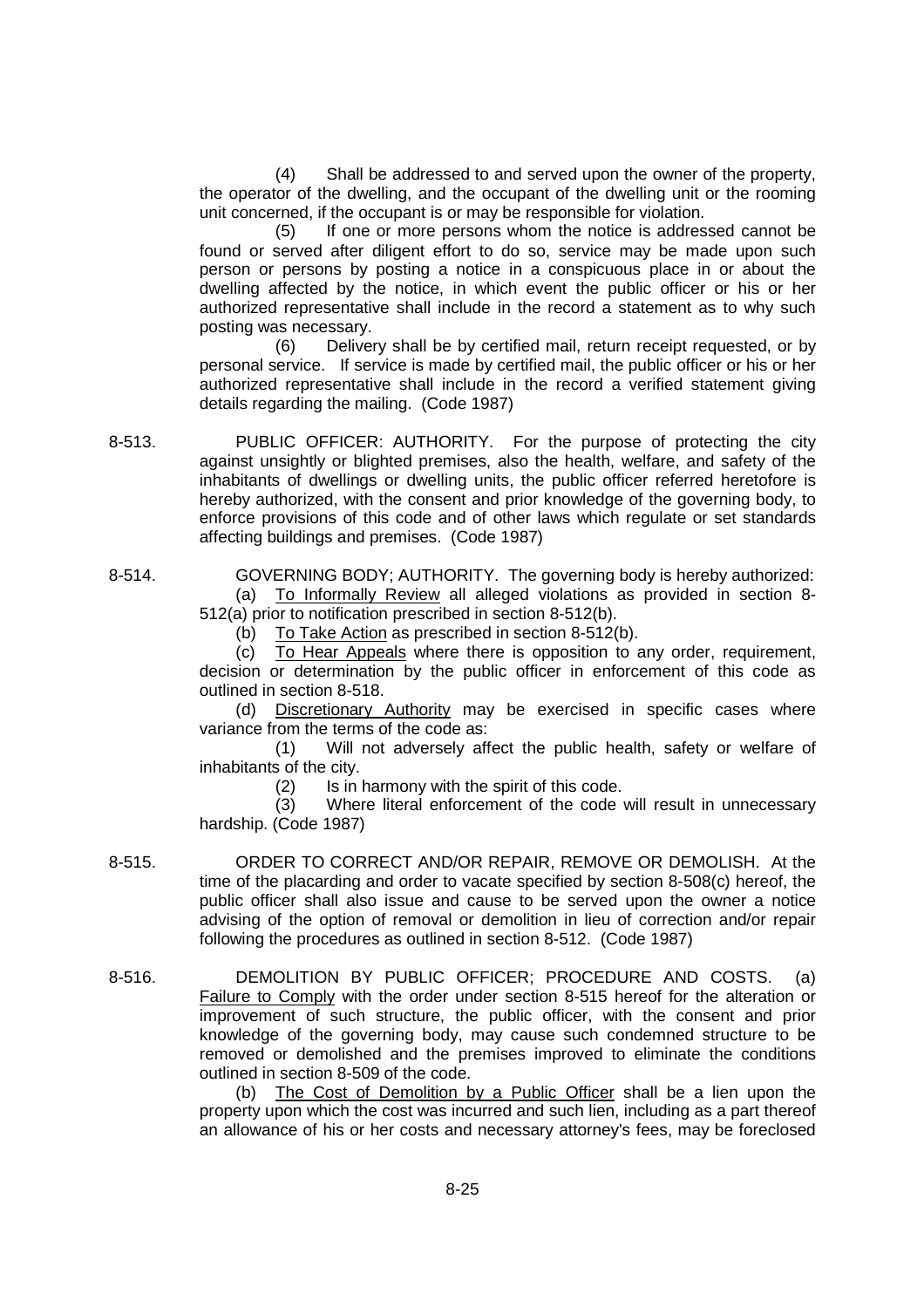in judicial proceedings in the manner provided or authorized by law for loans secured by liens on real property or shall be assessed as a special assessment upon the lot or parcel of land on which the structure was located and the city clerk at the time of certifying other city taxes, shall certify the unpaid portion of the aforesaid costs and the county clerk shall extend the same on the tax rolls against the lot or parcel of land.

(c) If the Structure is Removed or Demolished by the Public Officer he or she shall offer for bids and sell the structure or the materials of such structure. The proceeds of such sale shall be credited against the cost of the removal or demolition and, if there is any balance remaining, it shall be paid to the parties entitled thereto after deduction of costs or judicial proceedings, if any, including the necessary attorney's fees incurred therein, as determined by the court, if involved. (Code 1987)

8-517. CONFLICT OF LAWS; EFFECT OR PARTIAL INVALIDITY. (a) Conflicts between the provisions of this code and with a provision of any zoning, building, fire, safety, or health ordinance or code of the city, existing on the effective date of this article, the provision shall prevail which establishes the higher standard.

(b) Conflicts between this article with a provision of any other ordinance or code of the city existing on the effective date of this article which establishes a lower standard, the provisions of this article shall be deemed to prevail and such other laws or codes are hereby declared to be repealed to the extent that they may be found in conflict with this code. (Code 1987)

8-518. GOVERNING BODY; APPEALS. (a) Any person, firm, or corporation considering themselves aggrieved by the decision of the public officer and who desires to present a formal protest to the governing body shall in writing, request a hearing before the governing body within 10 days after receiving notice of the decision from the public officer, as provided in section 8-512(b). Such protest and request for a hearing shall be filed with the office of the city clerk.

(b) Upon receipt of a protest and request for a hearing, the city clerk shall notify in writing the governing body of such appeal.

(c) The governing body shall, within 30 days of receipt of protest and request for a hearing, determine a date for the hearing.

(d) Notice of the date for the hearing shall be sent to the appellant at least 10 days before the hearing.

(e) Except where an immediate hazard exists as described in section 4-612 of this code, the filing of a protest and request for a hearing before the governing body as specified in subsection (a) shall operate as a stay of the enforcement of the public officer's order until such time as the governing body has reached a decision on the matter.

(Code 2017)

8-519. RIGHT OF PETITION. After exhausting the remedy provided in section 8-518, any person aggrieved by an order issued by the public officer and approved by the governing body after a hearing on the matter, may within 30 days from the date which the order became final petition the district court of the county in which the property is located to restrain the public officer from carrying out the provisions of the order. (Code 2017)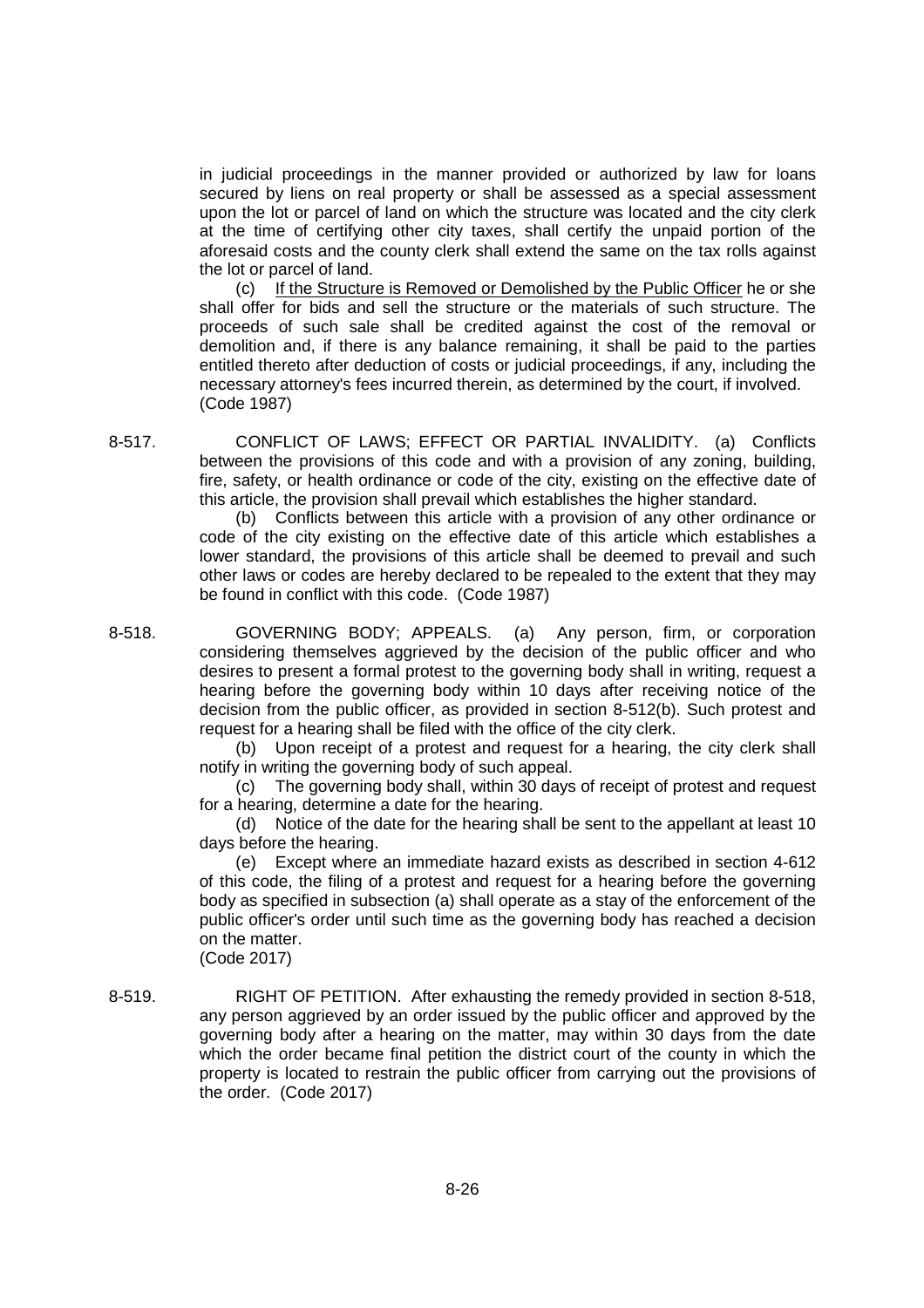### **ARTICLE 6. RODENT CONTROL**

8-601. DEFINITIONS. For the purposes of this article, the following words and phrases shall have the following meanings:

> (a) Building. - Any structure, whether public or private, that is adapted for occupancy as a residence, the transaction of business, the rendering of professional services, amusement, the display, sale or storage of goods, wares or merchandise or the performance of work or labor, including office buildings, public buildings, stores, theaters, markets, restaurants, workshops and all other houses, sheds and other structures on the premises used for business purposes.

> (b) Occupant. - The person that has the use of, controls or occupies any business building or any portion thereof, whether owner or tenant. In the case of vacant business buildings or any vacant portion of a business building, the owner, agent or other person having custody of the building shall have the responsibilities of an occupant of a building.

> (c) Owner. - The owner of any building or structure, whether individual, firm, partnership or corporation.

> (d) Rat harborage. - Any condition which provides shelter or protection for rats, thus favoring their multiplication and continued existence in, under or outside a structure of any kind.

> (e) Rat-stoppage. - A form of rat-proofing to prevent the ingress of rats into buildings from the exterior or from one building to another, consisting essentially of the closing of all openings in the exterior walls, ground or first floors, basements, roofs and foundations, that may be reached by rats from the ground by climbing or by burrowing, with material or equipment impervious to rat-gnawing. (Code 1987)

- 8-602. BUILDING MAINTENANCE. All buildings and structures located within the present or future boundaries of the city shall be rat-stopped, freed of rats and maintained in a rat-stopped and rat-free condition. (Code 1987)
- 8-603. NOTICE TO RAT-STOP; WHEN CITY TO DO WORK. Upon receipt of written notice from the governing body, the owner of any building or structure specified therein shall take immediate measures for the rat-stoppage of such building or structure. The work shall be completed in the time specified in the written notice, which shall be within 15 days, or within the time of any written extension thereof that may have been granted by the governing body. (Code 1987)
- 8-604. FAILURE TO COMPLY. If the owner fails to comply with such written notice or extension, then the governing body is authorized to take such action as may be necessary to completely rat-stop the building or structure at the expense of the owner, and the city clerk shall submit bills for the expense thereof to the owner of the building or structure. If the bills are not paid within 60 days, the city clerk shall certify the amount due to the city treasurer and the charge shall be a lien against the property where the work has been done, and the owner shall be promptly billed therefor. The expense thereof shall include the cost of labor, materials, equipment and any other actual expense necessary for rat-stoppage. (Code 1987)
- 8-605. REPLACE RAT-STOPPAGE. It shall be unlawful for any occupant, owner, contractor, public utility company, plumber or any other person to remove the ratstoppage from any building or structure for any purpose and fail to restore the same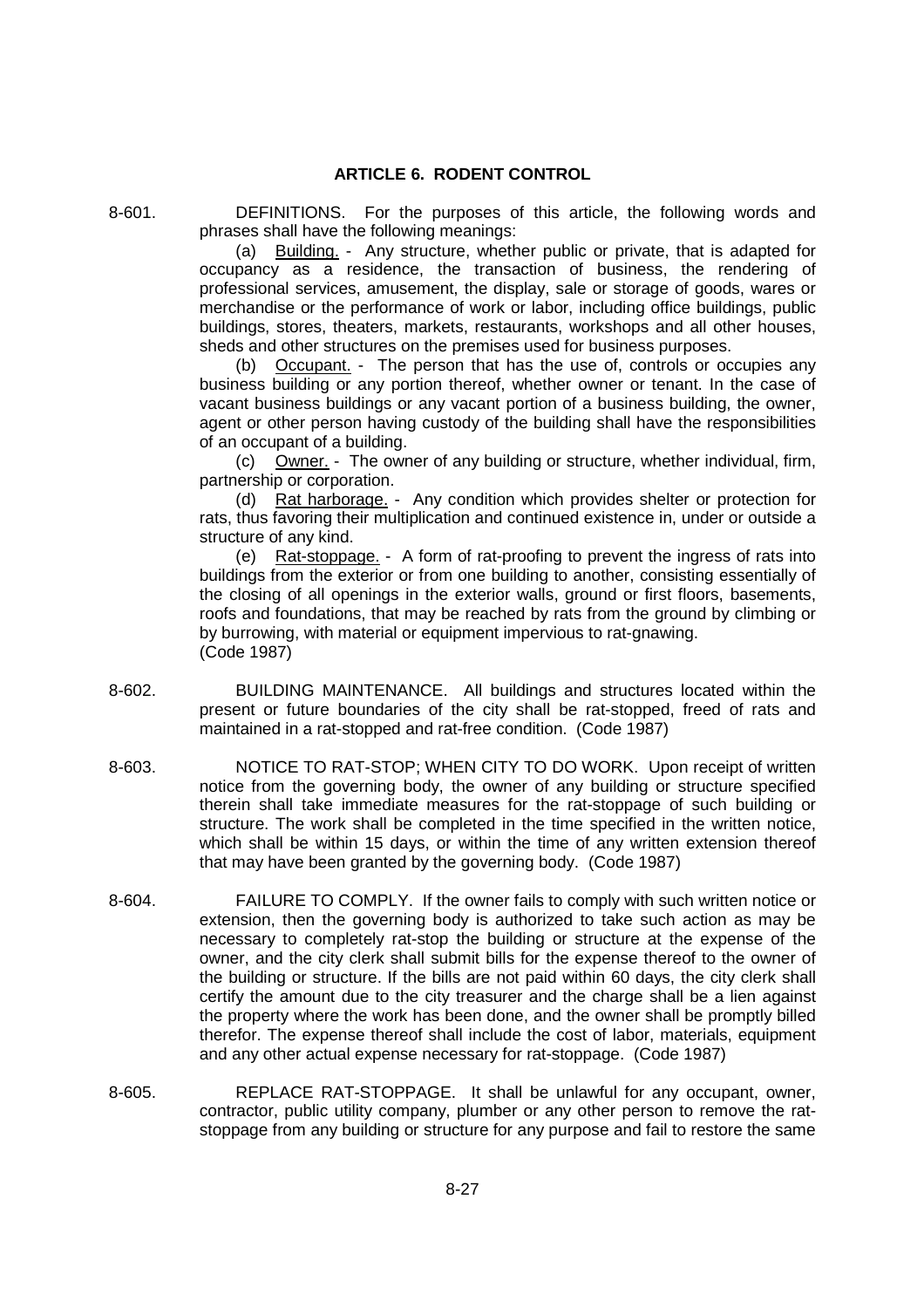in a satisfactory condition or to make any new openings that are not closed or sealed against the entrance of rats. (Code 1987)

8-606. NOTICE TO ERADICATE RATS. Whenever the governing body notifies in writing the owner of any building or structure theretofore rat-stopped as hereinabove defined, that there is evidence of rat infestation of the building or structure, the owner shall immediately institute appropriate measures for freeing the premises so occupied of all rats. Unless suitable measures for freeing the building or structure of rats are instituted within five days after the receipt of notice, and unless continually maintained in a satisfactory manner, the city is hereby authorized to free the building or structure of rats at the expense of the owner thereof and the city clerk shall submit bills for the expense thereof to the owner of the building or structure and if the same are not paid, the city clerk shall certify the amount due from the owner to the city treasurer, and the owner shall be promptly billed therefor. The expense thereof shall include the cost of labor, materials, equipment and any other actual expense necessary for the eradication measures. (Code 1987)

8-607. CONDITIONS CONDUCIVE TO HARBORAGE OF RATS. (a) All food and feed kept within the city for feeding animals shall be kept and stored in rat-free and rat-proof containers, compartments, or rooms unless kept in a rat-stopped building.

> (b) It shall be unlawful for any person to place, leave, dump or permit to accumulate any garbage or trash in any building or premises so that the same shall afford food and harborage for rats.

> (c) It shall be unlawful for any person to accumulate or to permit the accumulation on any premises or on any open lot any lumber, boxes, barrels, bricks, stone or similar materials that may be permitted to remain thereon and which are rat harborages, unless the same shall be placed on open racks that are elevated not less than 12 inches above the ground, evenly piled or stacked.

> (d) Whenever conditions inside or under any building or structure provide such extensive harborage for rats that the health department deems it necessary to eliminate such harborage, he or she may require the owner to install suitable cement floors in basements or to replace wooden first or ground floors or require the owner to correct such other interior rat harborage as may be necessary in order to facilitate the eradication of rats in a reasonable time and thereby to reduce the cost of such eradication. (Code 1987)

8-608. INSPECTIONS. The city foreman is empowered to make such inspections and re-inspections of the interior and exterior of any building or structure as in his or her opinion may be necessary to determine full compliance with this article. (Code 1987)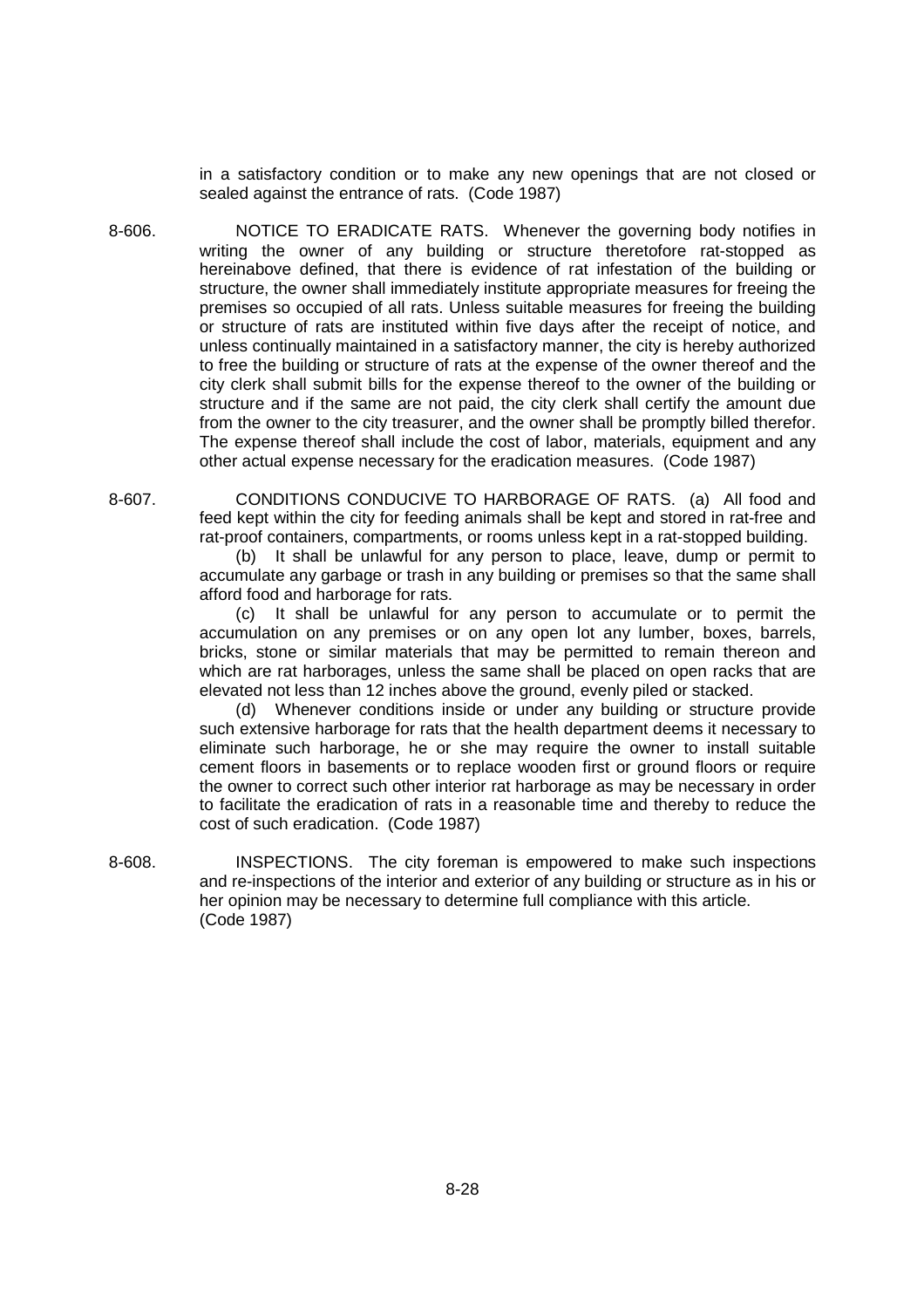### **ARTICLE 7. INSURANCE PROCEEDS FUND**

- 8-701. SCOPE AND APPLICATION. The city is hereby authorized to utilize the procedures established by K.S.A. 40-3901 et seq., whereby no insurance company shall pay a claim of a named insured for loss or damage to any building or other structure located within the city, where the amount recoverable for the loss or damage to the building or other structure under all policies is in excess of 75 percent of the face value of the policy covering such building or other insured structure, unless there is compliance with the procedures set out in this article. (Ord. 718; Code 2017)
- 8-702. LIEN CREATED. The governing body of the city hereby creates a lien in favor of the city on the proceeds of any insurance policy based upon a covered claim payment made for damage or loss to a building or other structure located within the city, where the amount recoverable for all the loss or damage to the building or other structure under all policies is in excess of 75 percent of the face value of the policy(s) covering such building or other insured structure. The lien arises upon any unpaid tax, special ad valorem levy, or any other charge imposed upon real property by or on behalf of the city which is an encumbrance on real property, whether or not evidenced by written instrument, or such tax, levy, assessment, expense or other charge that has remained undischarged for at least one year prior to the filing of a proof of loss. (Ord. 718; Code 2017)
- 8-703. SAME; ENCUMBRANCES. Prior to final settlement on any claim covered by section 8-702, the insurer or insurers shall contact the county treasurer, Riley County, Kansas, to determine whether any such encumbrances are presently in existence. If the same are found to exist, the insurer or insurers shall execute and transmit in an amount equal to that owing under the encumbrances a draft payable to the county treasurer, Riley County, Kansas. (Code 1999)
- 8-704. SAME; PRO RATA BASIS. Such transfer of proceeds shall be on a pro rata basis by all insurance companies insuring the building or other structure. (Code 1999)
- 8-705. PROCEDURE. (a) When final settlement on a covered claim has been agreed to or arrived at between the named insured or insureds and the company or companies, and the final settlement exceeds 75 percent of the face value of the policy covering any building or other insured structure, and when all amounts due the holder of a first real estate mortgage against the building or other structure, pursuant to the terms of the policy and endorsements thereto, shall have been paid, the insurance company or companies shall execute a draft payable to the city treasurer in an amount equal to the sum of 15 percent of the covered claim payment, unless the chief building inspector of the city has issued a certificate to the insurance company or companies that the insured has removed the damaged building or other structure, as well as all associated debris, or repaired, rebuilt, or otherwise made the premises safe and secure.

(b) Such transfer of funds shall be on a pro rata basis by all companies insuring the building or other structure. Policy proceeds remaining after the transfer to the city shall be disbursed in accordance with the policy terms.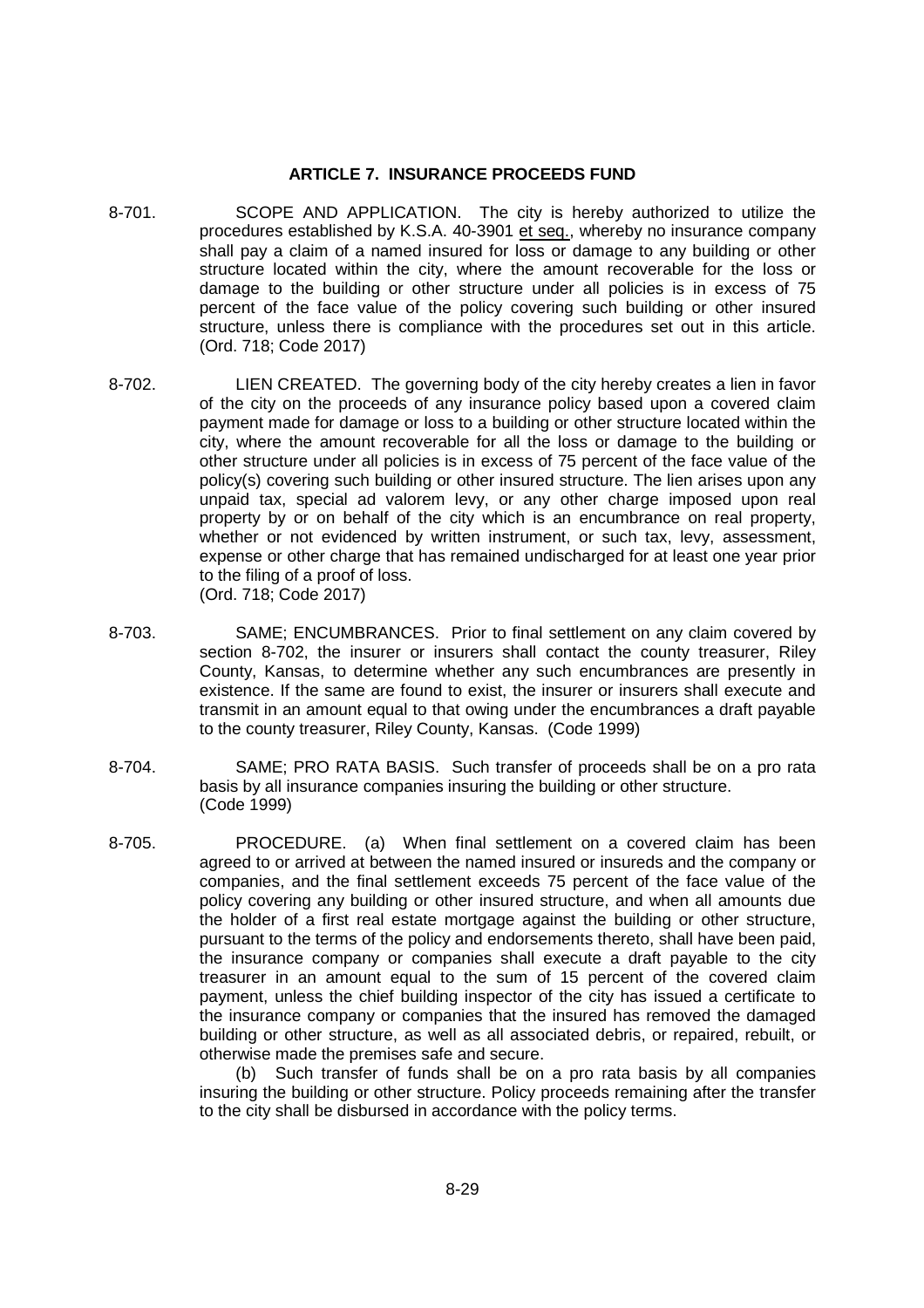(c) Upon the transfer of the funds as required by subsection (a) of this section, the insurance company shall provide the city with the name and address of the named insured or insureds, the total insurance coverage applicable to said building or other structure, and the amount of the final settlement agreed to or arrived at between the insurance company or companies and the insured or insureds, whereupon the chief building inspector shall contact the named insured or insureds by certified mail, return receipt requested, notifying them that said insurance proceeds have been received by the city and apprise them of the procedures to be followed under this article. (Code 1999)

8-706. FUND CREATED; DEPOSIT OF MONEYS. The city treasurer is hereby authorized and shall create a fund to be known as the "Insurance Proceeds Fund." All moneys received by the city treasurer as provided for by this article shall be placed in said fund and deposited in an interest-bearing account. (Code 1999)

8-707. BUILDING INSPECTOR; INVESTIGATION, REMOVAL OF STRUCTURE.

(a) Upon receipt of moneys as provided for by this article, the city treasurer shall immediately notify the chief building inspector of said receipt, and transmit all documentation received from the insurance company or companies to the chief building inspector.

(b) Within 30 days of the receipt of said moneys, the chief building inspector shall determine, after prior investigation, whether the city shall instigate proceedings under the provisions of K.S.A. 12-1750 et seq., as amended.

(c) Prior to the expiration of the 30 days established by subsection (b) of this section, the chief building inspector shall notify the city treasurer whether he or she intends to initiate proceedings under K.S.A. 12-1750 et seq., as amended.

(d) If the chief building inspector has determined that proceedings under K.S.A. 12-1750 et seq., as amended shall be initiated, he or she will do so immediately but no later than 45 days after receipt of the moneys by the city treasurer.

(e) Upon notification to the city treasurer by the chief building inspector that no proceedings shall be initiated under K.S.A. 12-1750 et seq., as amended, the city treasurer shall return all such moneys received, plus accrued interest, to the insured or insureds as identified in the communication from the insurance company or companies. Such return shall be accomplished within 45 days of the receipt of the moneys from the insurance company or companies. (Ord. 718; Code 2017)

- 
- 8-708. REMOVAL OF STRUCTURE; EXCESS MONEYS. If the chief building inspector has proceeded under the provisions of K.S.A. 12-1750 et seq., as amended, all moneys in excess of that which is ultimately necessary to comply with the provisions for the removal of the building or structure, less salvage value, if any, shall be paid to the insured. (Code 1999)
- 8-709. SAME; DISPOSITION OF FUNDS. If the chief building inspector, with regard to a building or other structure damaged determines that it is necessary to act under K.S.A. 12-1756, any proceeds received by the city treasurer under the authority of section 8-705(a) relating to that building or other structure shall be used to reimburse the city for any expenses incurred by the city in proceeding under K.S.A. 12-1756. Upon reimbursement from the insurance proceeds, the chief building